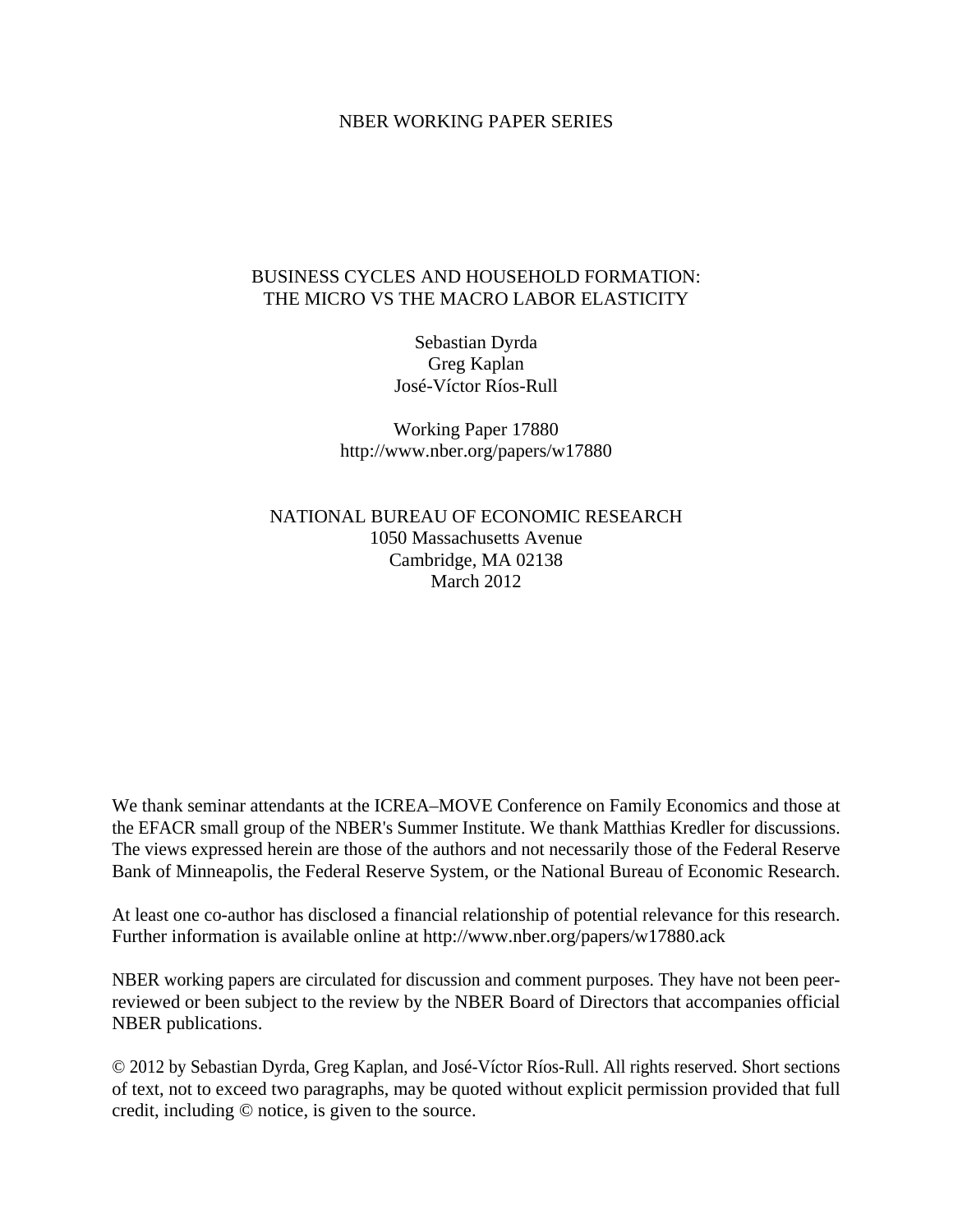Business Cycles and Household Formation: The Micro vs the Macro Labor Elasticity Sebastian Dyrda, Greg Kaplan, and José-Víctor Ríos-Rull NBER Working Paper No. 17880 March 2012 JEL No. E32,J10,J22

#### **ABSTRACT**

We provide new evidence on the the cyclical behavior of household size in the United States from 1979 to 2010. During economic downturns, people live in larger households. This is mostly, but not entirely, driven by young people moving into or delaying departure from the parental home. We assess the importance of these cyclical movements for aggregate labor supply by building a model of endogenous household formation within a real business cycle structure. We use the model to measure how much more volatile are hours due to two mechanisms: (i) the presence of a large group of mostly young individuals with non-traditional living arrangements; and (ii) the possibility for these individuals to change their living situation in response to aggregate conditions. Our exercise assumes that older people living in stable households have a Frisch elasticity that is consistent with the micro evidence that is based on such people. The inclusion of people living in unstable households yields an implied aggregate, or macro, Frisch elasticity that is around 45% larger than the assumed micro elasticity.

Sebastian Dyrda University of Minnesota Department of Economics 4-101 Hanson Hall 1925 Fourth Street South Minneapolis, MN 55455 and Federal Reserve Bank of Minneapolis dyrda020@umn.edu

Greg Kaplan Department of Economics University of Pennsylvania 160 McNeil Building 3718 Locust Walk Philadelphia, PA, 19104 P: +1 215 898 1875 gkaplan@sas.upenn.edu

José-Víctor Ríos-Rull University of Minnesota Department of Economics 4-101 Hanson Hall (off 4-179) 1925 Fourth Street South Minneapolis, MN 55455 and NBER vr0j@umn.edu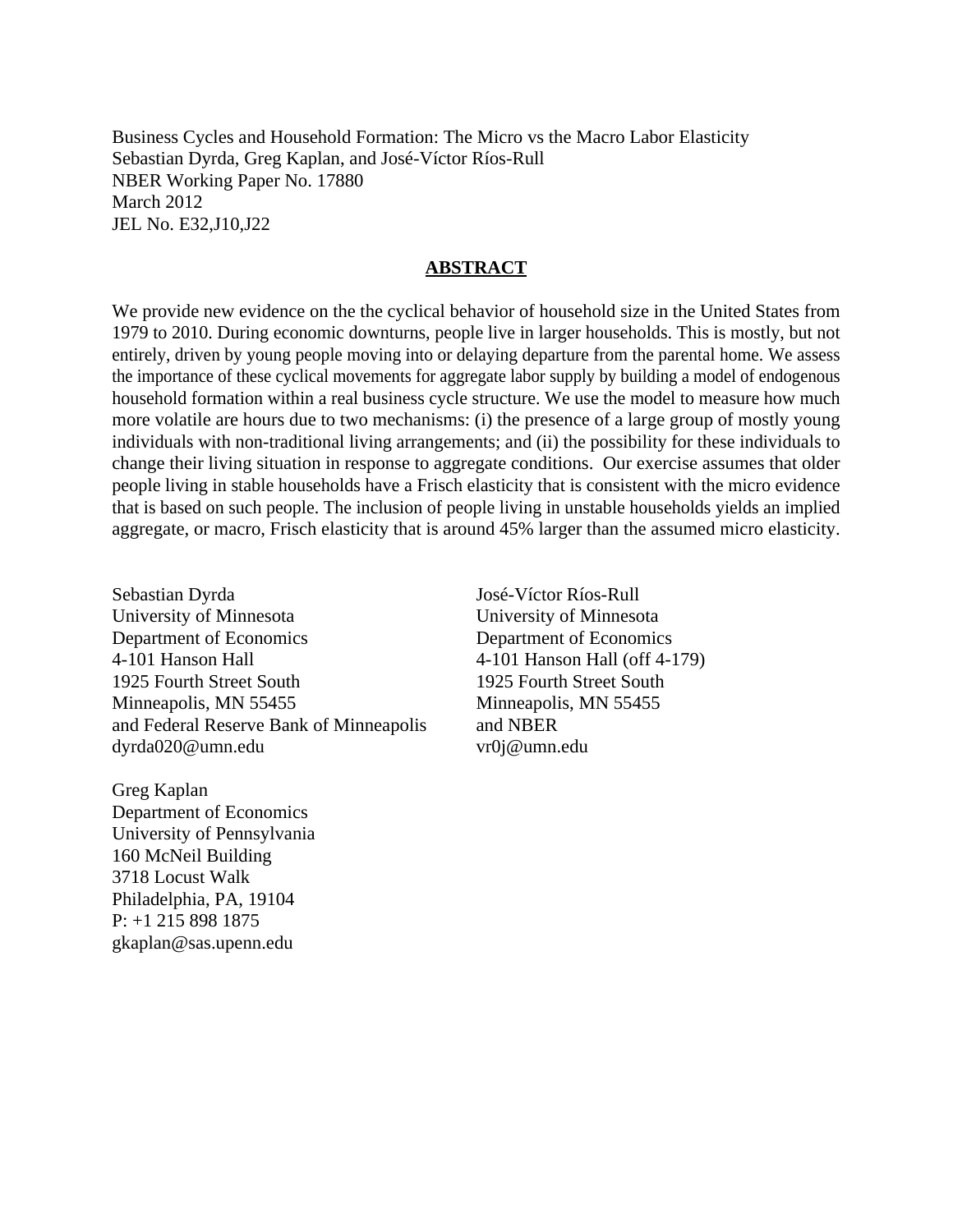## 1 Introduction

Macroeconomists often argue that the Frisch elasticity of labor supply is larger than what microeconomists have measured (see [Chetty, Guren, Manoli, and Weber](#page-36-0) [\(2011a](#page-36-0)) and [Ljungqvist](#page-36-1) [and Sargent](#page-36-1) ([2011](#page-36-1)) for recent discussions). While microeconomists' arguments are based on measurements of this elasticity using data on the labor supply choices of actual people, the rationale for macroeconomists preferring a larger elasticity is less clear. Macroeconomists' arguments are implicitly based on the desire to account for aggregate movements in hours worked through movements in prices. A more explicit, or empirical, argument for preferring a larger elasticity is based on criticisms about the way that microeconomists have performed their measurements. These criticisms insist that the micro measurements miss margins that are relevant for the behavior of an aggregate economy. Some of these criticisms (movements in the extensive margin, existence of more volatile secondary earners in the family, explicit consideration of lifetime labor supply) have been accounted for by microeconomists in recent work and have contributed to increase the microeconomic assessment of the labor elasticity. However, the gap between the two views remains large. Macroeconomists (e.g.,[Prescott](#page-37-0) ([2006\)](#page-37-0)) sometimes insist that the elasticity of the stand-in household can be larger than that of any real household.

In this paper we provide a measurement of an aggregate, or macro, elasticity that is consistent with micro estimates, yet yields a much higher value. The rationale is that because of the nature of available micro data, micro estimates of the Frisch elasticity tend to be based on the behavior of people who live in what we call *stable* households: people whose living arrangements do not change much over time. In practice, this usually translates into a focus on married people or people above a certain age. However, the labor force consists of many other types of people who live in less stable households. Such people, including the young and the single, frequently change whom they live with: sometimes alone, sometimes with a partner, often with their parents. These movements are in part a response to changes in individual and aggregate labor market conditions.

The first contribution of our paper is to provide new evidence on aggregate business cycle movements in the living arrangements and labor supply of these less stable individuals. Using quarterly data from the Current Population Survey (CPS), we document large cyclical fluctuations in the average size of US households. During economic expansions households shrink, while during recessions households expand. To quantify the overall importance of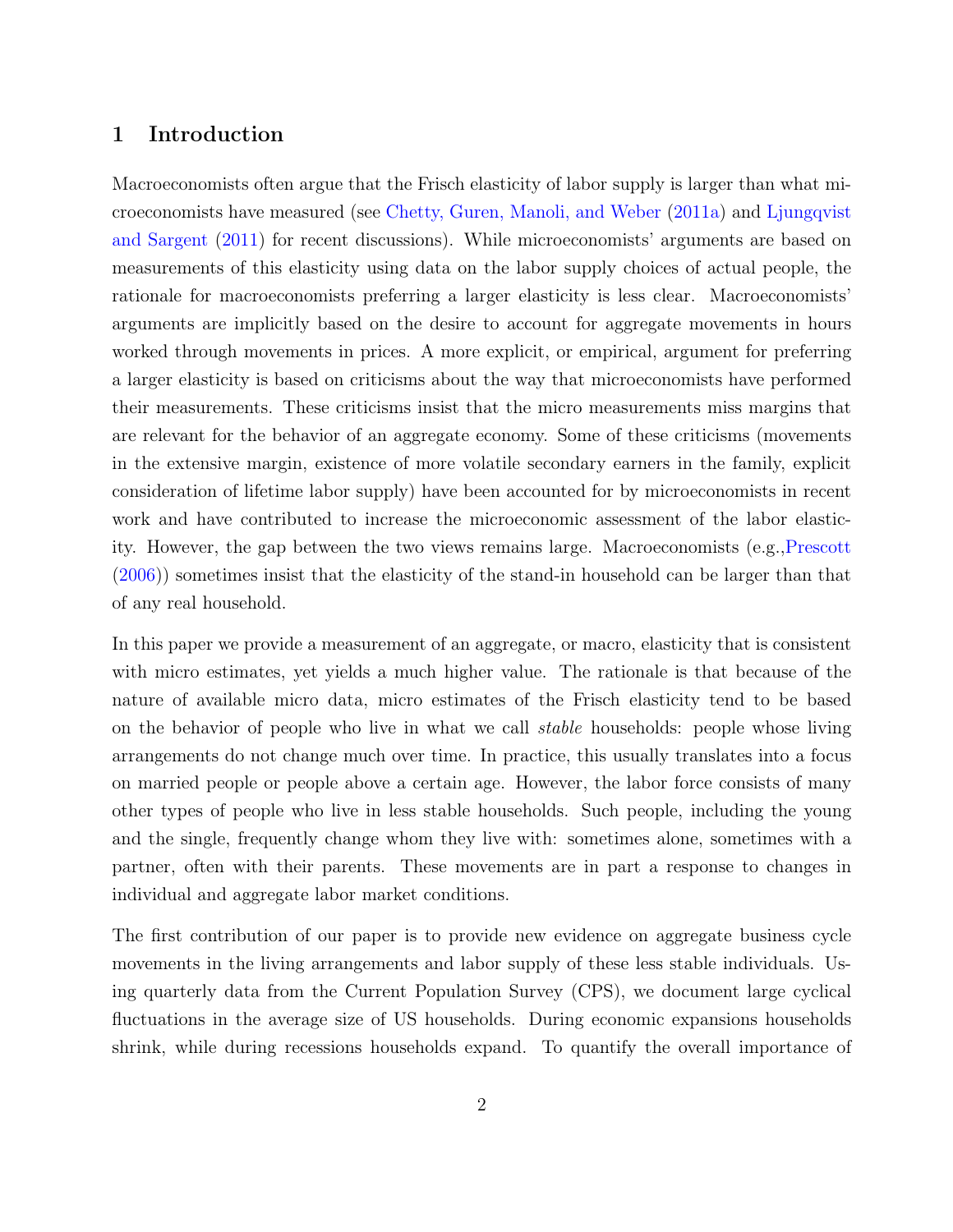these movements, we construct a new series for aggregate hours per household and compare it to traditional measures of hours per person. We find that hours per person are around 15% more volatile than hours per household, with the difference due to the variation in household size. A substantial fraction of this variation is due to the part of the population that we term *unstable*: people whose household structure is most likely to vary over the business cycle. We identify groups of people that move in and out of households frequently, and use these to partition the population into those that live in stable households and those that do not. Our analysis considers three such groups: people under 30; people that have never been married; and people that are both under 30 and have never been married. In addition to having a large volatility in household size, we show that these people work more hours when living alone than when living with other more stable people, and have a higher volatility of hours worked no matter what type of households they live in.<sup>[1](#page-3-0)</sup>

For at least two reasons, it is important to recognize that living arrangements change with the business cycle, and to incorporate these movements into macro models. First, despite labor market inputs being measured at the level of the individual, consumption is almost always measured at the level of a household. This reflects the fact that for the majority of the population, spending decisions are made in the context of shared living arrangements, which in turn reflects the presence of economies of scale within households. Thus, for any analysis of the welfare costs of business cycles (and the welfare implications of policies that affect the cycle), the distinction between individuals and households is potentially important. This is true because, as we document, the relationship between persons and households itself features significant business cycle variation. Yet, there are almost no quantitative business cycle models that make this distinction. Second, a growing literature has recognized that the labor supply decisions of individuals also reflect the opportunities and preferences of the people they live with. Hence, changes in living arrangements can be important for labor market variables even at the individual level.

Our second contribution in this paper is to explicitly incorporate the behavior of individuals with flexible living arrangements into the calculation of a macro labor elasticity. To do this, we build and calibrate a real business cycle model with stable and unstable people (which we also refer to as old and young, respectively), where the unstable optimally choose whether to move and live with a stable person or to live alone. We restrict stable people to have the labor

<span id="page-3-0"></span><sup>&</sup>lt;sup>1</sup>We define an unstable person to be living alone if they do not live in the household of a corresponding stable person. For example, this means that a young person living with other young people as roommates is considered as living alone.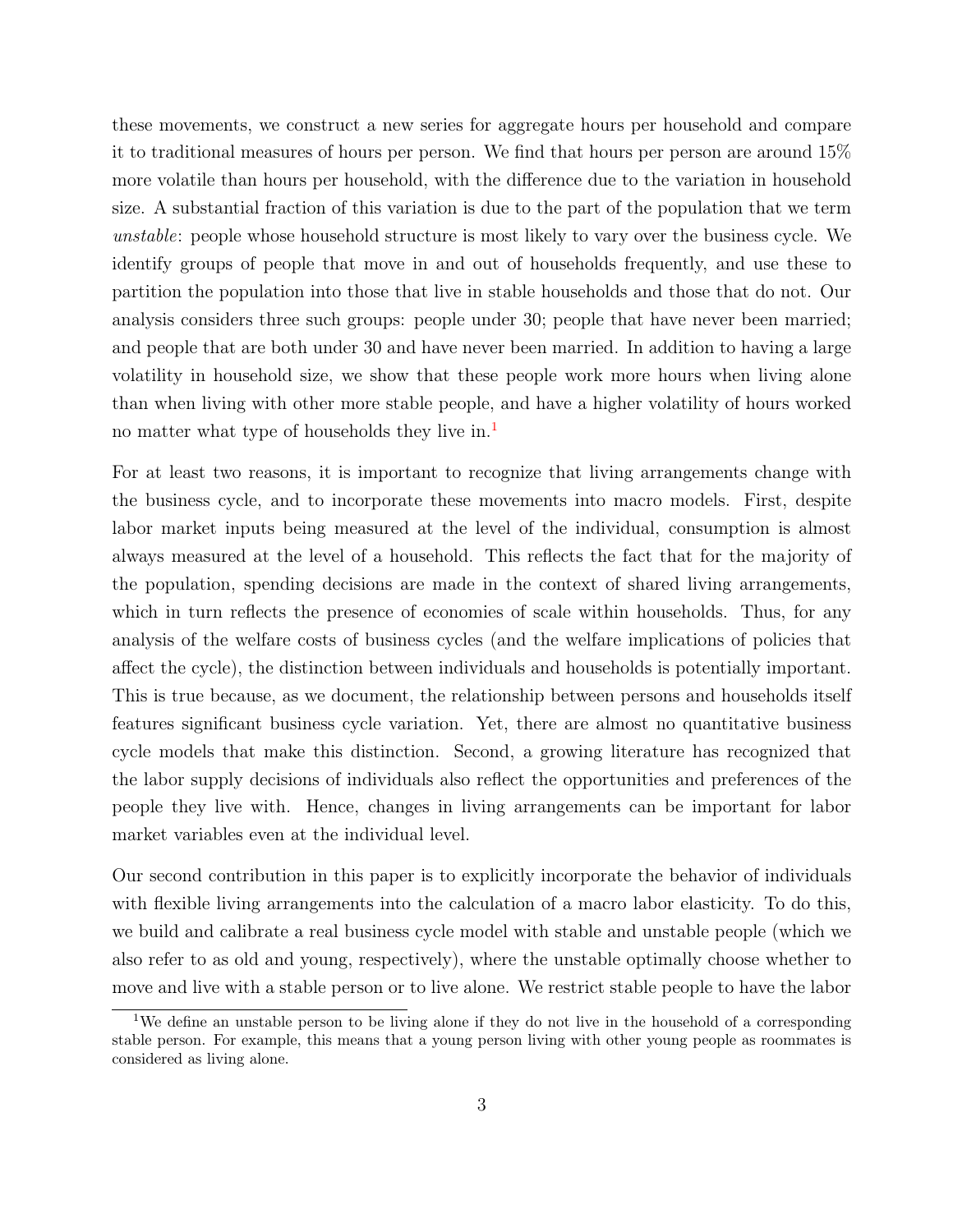elasticity measured by microeconomists. We then examine the volatility of total hours in the model and recover the implicit labor elasticity that a standard representative agent model with only stable people would need, in order to replicate this volatility of hours worked. We find that the required Frisch elasticity of the stand-in household is around 40% *−* 50% higher than the micro estimates.

The most important feature of our calibration procedure is that we not only target the relevant first moments of the economy, but we also target the hours volatility of the unstable living alone, the hours volatility of the unstable living in stable households, and the volatility of the fraction of unstable people living alone, *all relative to the volatility of the hours worked by stable households*. It is crucial to understand the importance of targeting these volatilities relative to the hours volatility of the stable group, rather than targeting their absolute magnitudes. The reason is that we do not want to allow total factor productivity (TFP) shocks, which are the source of fluctuations in our model, to account for any more of the variance of hours of the unstable than they do for the hours of the stable. In our calibrated model, the fraction of the variance of total hours accounted for by TFP shocks is equal for (i) hours worked by stable households, (ii) hours worked by unstable people living alone, (iii) hours worked by unstable people living together with stable people, and (iv) the fraction of unstable people living in stable households. By calibrating the model in this way, we ensure that the volatility of total hours is not larger than in standard representative agent models, purely because of a large volatility of hours of the unstable.

In our model, there are three reasons why the volatility of hours worked is higher than in a representative agent economy with the same Frisch elasticity for stable people. First, as in the data, unstable individuals have a higher volatility of hours than stable individuals, regardless of whether they live in stable or unstable households. Second, the existence of a second group of workers with higher hours volatility generates movements in the relative prices of capital and labor in equilibrium - wages are less volatile and rates of return are more volatile. These price movements induce stable individuals to have a higher volatility of hours than what they would have in the representative agent world because their hours respond more to increases in interest rates than to reductions in wages. Third, during expansions, the unstable tend to move out of stable people's households into their own households (or together with other unstable people, which we consider as living alone). Since they work more hours when living alone, this increases aggregate hours volatility.

[Clark and Summers](#page-36-2) [\(1981](#page-36-2)) first noted that labor volatility is high for young workers. [Kydland](#page-36-3)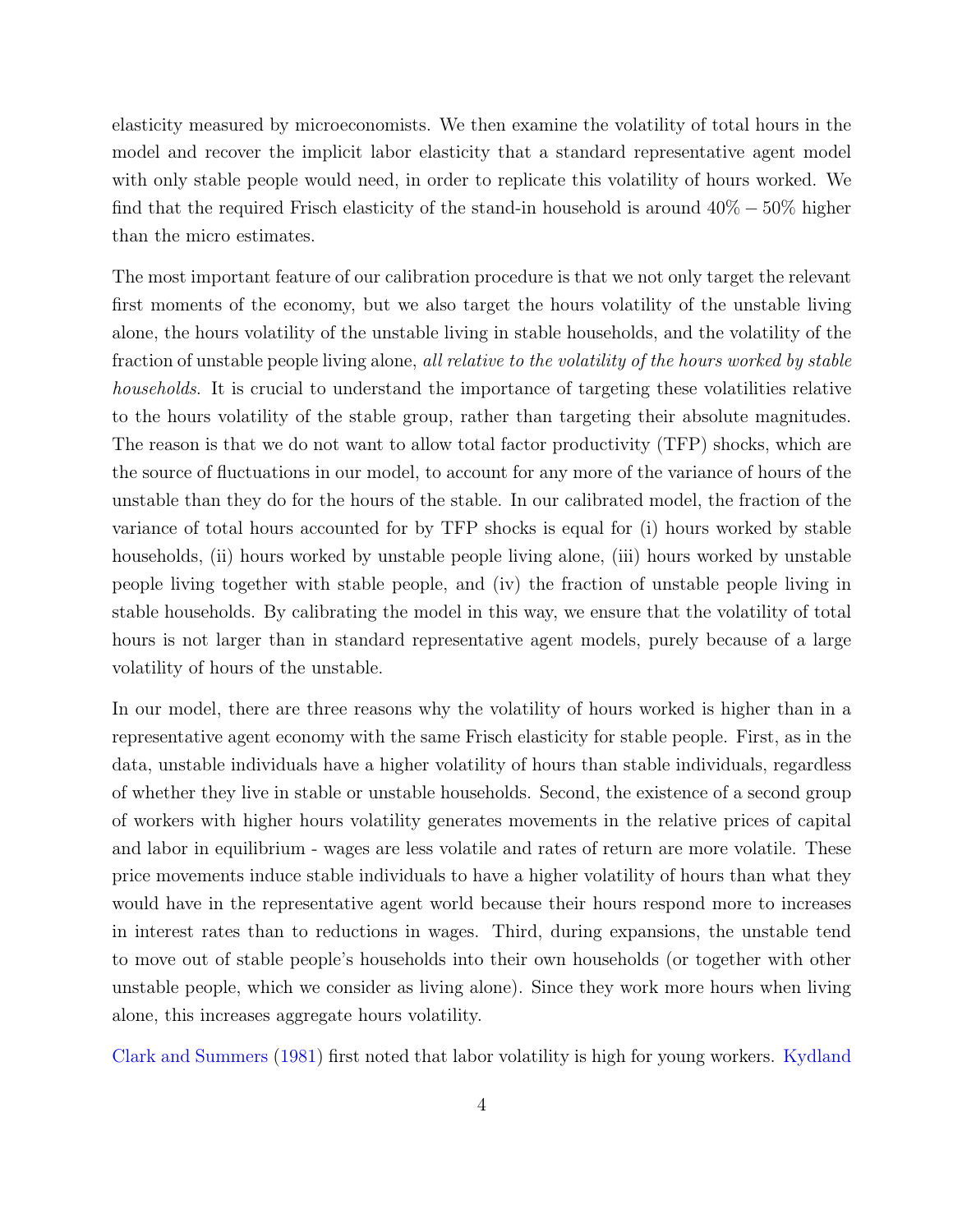([1984\)](#page-36-3), [Ríos-Rull](#page-37-1) ([1992\)](#page-37-1), [Ríos-Rull](#page-37-2) ([1993\)](#page-37-2), [Ríos-Rull](#page-37-3) ([1996\)](#page-37-3), and [Gomme, Rogerson, Rupert,](#page-36-4) [and Wright](#page-36-4) ([2005\)](#page-36-4) also documented differences in labor volatility by age or skill groups. They posed models with age or skill variation to explore the business cycle implications of these economies and the possible source of the variation in volatility. More recently, [Jaimovich and](#page-36-5) [Siu](#page-36-5) [\(2009\)](#page-36-5) exploited the higher volatility of the young to argue that the Great Moderation (the reduction in economic volatility between 1984 and 2007) was due in part (between onefifth and one-third) to demographic change that reduced the share of young people in the G7 economies. These papers, and, to our knowledge, all existing studies of the business cycle, assume that household size is constant.[2](#page-5-0)

[Jaimovich, Pruitt, and Siu](#page-36-6) ([2009](#page-36-6)) explore the role of imperfect substitution in production between young and old workers to account for the higher volatility of the young. They cleverly argue that the relative volatility of wages between young and old workers points to an explanation based on differences in technology rather than preferences. In our paper, the focus is not on explaining the labor market volatility of young workers, but on the interaction between their living arrangements and hours fluctuations. Despite the arguments in [Jaimovich,](#page-36-6) [Pruitt, and Siu](#page-36-6) [\(2009\)](#page-36-6), we choose to generate age differences in hours volatility through differences in preferences rather than technology. This choice is not crucial to our analysis, yet we prefer it because had we used differences in technology, the specific cross derivatives that would be required in the production function would exacerbate some of the price effects that we discuss in Section [6.](#page-25-0) We want to isolate what most researchers would consider the effects of coresidence within the standard model.

[Kaplan](#page-36-7) [\(2010\)](#page-36-7) also studies the relationship between the labor market and the tendency for the young to move in with the old in response to labor market outcomes. He estimates a dynamic game between youths and their parents to understand the structural microeconomic relationship between changes in living arrangements and labor supply. In this paper we model this interaction in a much simpler way, in order to be able to build a model that is amenable to equilibrium business cycle analysis with aggregate technology shocks.

The paper proceeds as follows. Section [2](#page-6-0) documents business cycle properties of household composition and labor market variables. Section [3](#page-13-0) defines the question that we address in our quantitative exercise. Section [4](#page-14-0) describes a model with two types of agents, old and young, with the latter moving in and out of the formers' households. Section [5](#page-19-0) discusses how we

<span id="page-5-0"></span><sup>2</sup>There are, of course, many papers about household formation, outside of a business cycle context.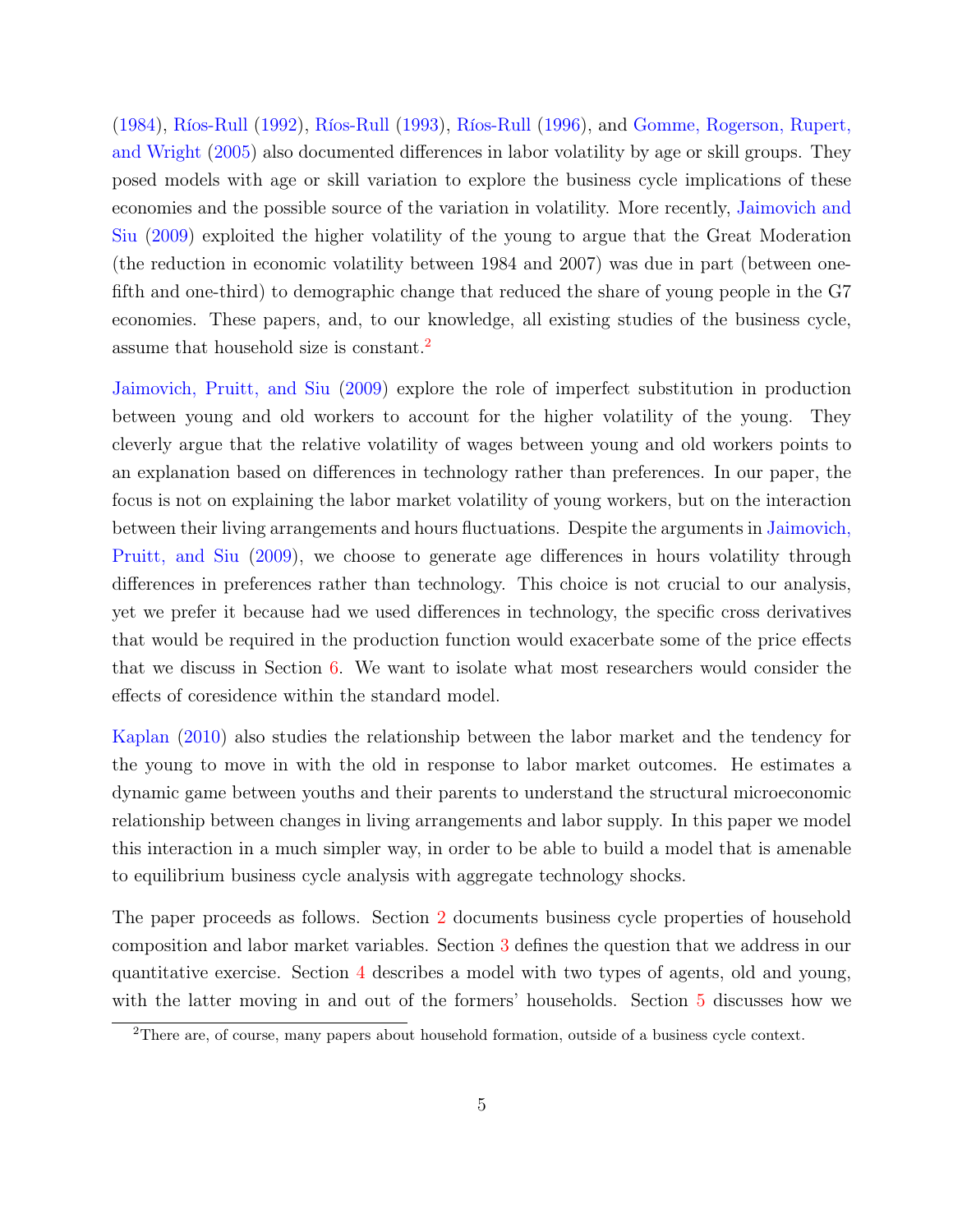calibrate the model, giving special attention to the issue of the relative variances of hours of the old and the young. Our findings for the baseline economy are discussed in Section [6,](#page-25-0) together with the properties of model economies with different calibration strategies. Section [7](#page-32-0) studies a representative agent representation of our model economies that provide what we call the macro elasticity. Section [8](#page-34-0) concludes.

## <span id="page-6-0"></span>2 Empirical Evidence

In this section we document several new facts about changes in household composition over the business cycle. We provide evidence to support the following facts:

- 1. There are large fluctuations in average household size over the business cycle: during economic downturns, people live in large households. A substantial part of these fluctuations are due to young or unmarried individuals moving in and out of the households of older and married individuals.
- 2. Household formation offsets a substantial fraction of the volatility in individual hours over the business cycle: the cyclical variance of hours per household is around 15% lower than corresponding variance of hours per person.
- 3. Those individuals who are most likely to change households are the same individuals with the most volatile labor market outcomes over the business cycle.

#### 2.1 Data

Data source Our primary source of data is the Basic Monthly Surveys from the Current Population Survey (CPS). Because it contains data on labor market outcomes of all individuals in a given household, the CPS is an ideal data set for measuring aggregate movements in household composition at business cycle frequencies. We have monthly data on a large cross section of individuals from 1979 to 2010, which we use to construct deseasonalized quarterly series from 1979:Q1 to 2010:Q3.

Household definition Our definition of a household mirrors that of the CPS: all persons who occupy a dwelling unit. A dwelling unit is defined as *a room or group of rooms intended for occupation as separate living quarters and having either a separate entrance or complete*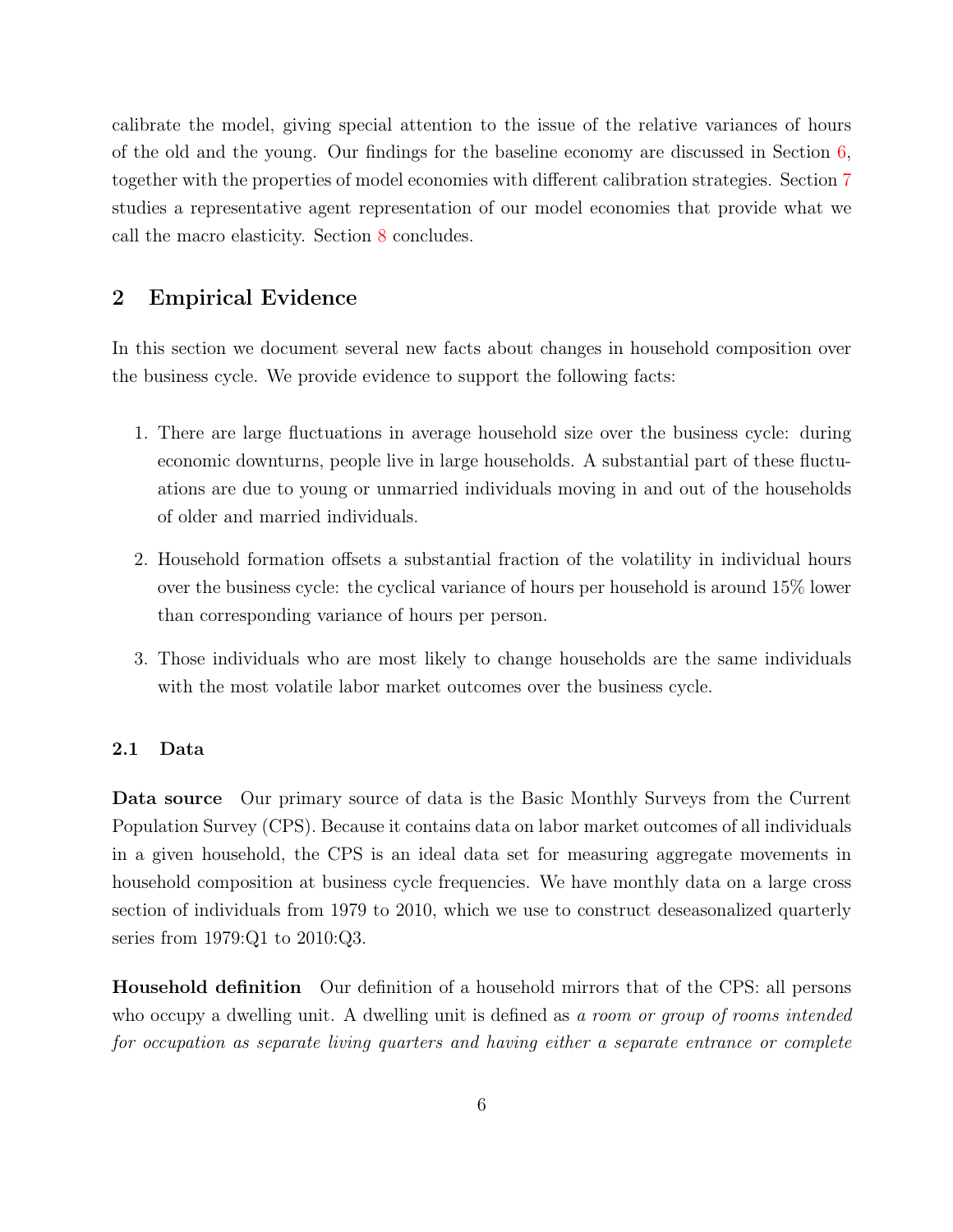*cooking facilities for the exclusive use of occupants*. We choose this definition both because it is simple to compute given the available data, and because to a large extent it coincides with the notion of a household from the point of view of economic theory. In our model, the defining feature of a household is that it contains a set of people who benefit from economies of scale in consumption.

Measurement issues The benefits of the monthly CPS are its large size and high frequency, while its main drawback is that it is cross-sectional data. This means that we cannot discuss a notion of who moves in with whom when household composition changes. We can only observe the other people that an individual is living with, not the physical structure that he or she is living in. To know who physically does the moving, we would need panel data.

Although measuring household composition is essentially an exercise in counting numbers of people and numbers of households that satisfy various criteria, some complications arise. First, there have been significant low-frequency secular trends in the age and demographic structure of the population over the period that the data covers. In particular, the aging of the baby boomer generation has led to a systematic change in household composition and average household size because of life cycle effects in living arrangements. We detrend our data series using a Hodrick-Prescott (HP) filter. This effectively removes the systematic changes induced by changes in the demographic structure of the population.

Second, the sampling structure of the CPS complicates matters. The CPS is a non-random sample of dwellings. In each sampled dwelling, information is gathered about all people who currently reside there. This generates a non-random sample of individuals. One of these individuals is labeled as the household head. In order to calculate statistics that are representative of the US population as a whole, the CPS constructs weights based on observable features of individuals (non-interview status, age, sex, race, and Hispanic origin). Households are counted by constructing weighted counts of household heads, while individuals are counted by constructing weighted counts of all household members. Weights are calculated using data from the decennial census and are updated between census dates using population projections. This updating of census weights can sometimes lead to discrete jumps in the relative counts of people of different types. Since there are systematic differences in the average household structure of individuals with different characteristics, such changes in the weights may lead to discrete changes in our measures of household structure. The most important of these changes occurred with the updating of the weights in January 1991. To deal with the updating in the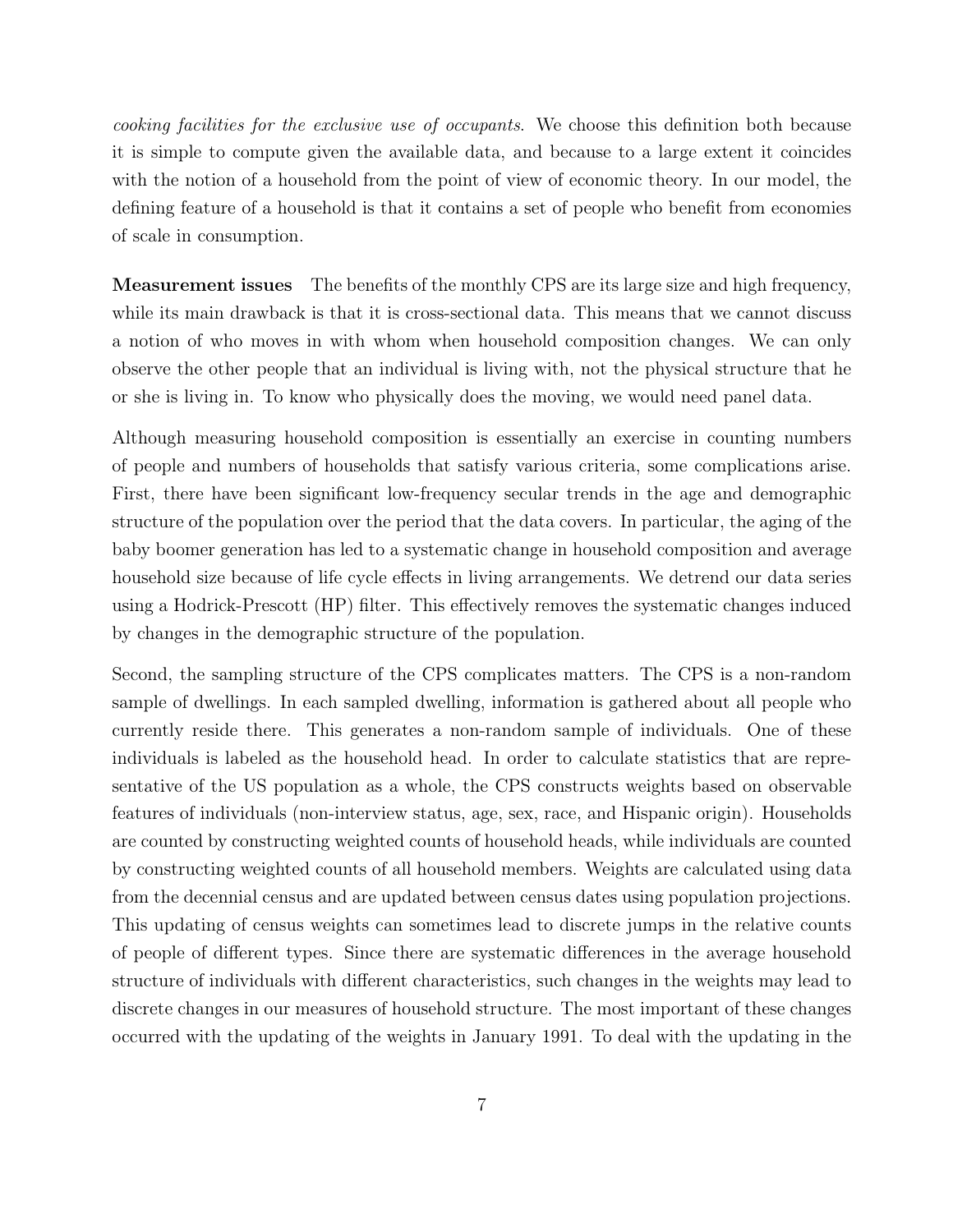CPS weights, we allow for a structural break by filtering the data separately before and after 1990.

#### 2.2 Cyclicality in Household Composition

Household Size in Adult Population We start by examining average household size in the population aged 18 and over. Average household size is defined as the total number of households divided by the total number of persons in this age range. The solid blue line in Figure [1a](#page-9-0) plots the raw time series for household size. On the same plot, the dashed red line shows average hours worked per person aged 18 and over, as a measure of aggregate conditions. The plots show a clear negative correlation between the two series. Overall, this correlation is *−*0*.*75. The correlation between household size and hours is exacerbated at business cycle frequencies: there is a sharp increase in the number of people per household in the 1981 and 2008 recessions, and a smaller increase in the milder recessions of 1990 and 2001. In Figure [1b](#page-9-1) we plot the corresponding HP-filtered series. The plot shows a significant negative correlation that is also exacerbated during the two large recessions (*−*0*.*33).

To put the size of these changes in household size into perspective, during the most recent recession, the seasonally adjusted number of persons per household aged 18 and over increased from 1.883 in 2007:Q3 to 1.925 in 2010:Q4. This 2.2% rise in persons per household corre-sponds to roughly 2.5 million households taking in an extra person during this recession.<sup>[3](#page-8-0)</sup> This evidence thus suggests large aggregate movements in a variable that is assumed constant in almost all existing studies of business cycles.

Household Size for Different Subgroups In Figure [2](#page-10-0) we plot average household size for individuals in different subgroups. We consider two alternative ways to divide the population. First we compare young individuals to old individuals. The raw data in Figure [2a](#page-10-1) and the filtered data in Figure [2b](#page-10-2) both show that the household sizes of 18 to 30 year olds are more cyclical than those of 31 to 65 year olds, although the older group still features substantial variation in household size over the business cycle. We also compare never-married individuals with those who have been married at least once. The plots show similar findings: nevermarried individuals have more volatile and cyclical household sizes. It is well known in the literature that these two groups (the young and the single) also have much higher than average

<span id="page-8-0"></span><sup>3</sup>Calculation based on assumption of 116*,* 783*,* 000 households in 2008 from census table HH1, available at <http://www.census.gov/population/www/socdemo/hh-fam.html>.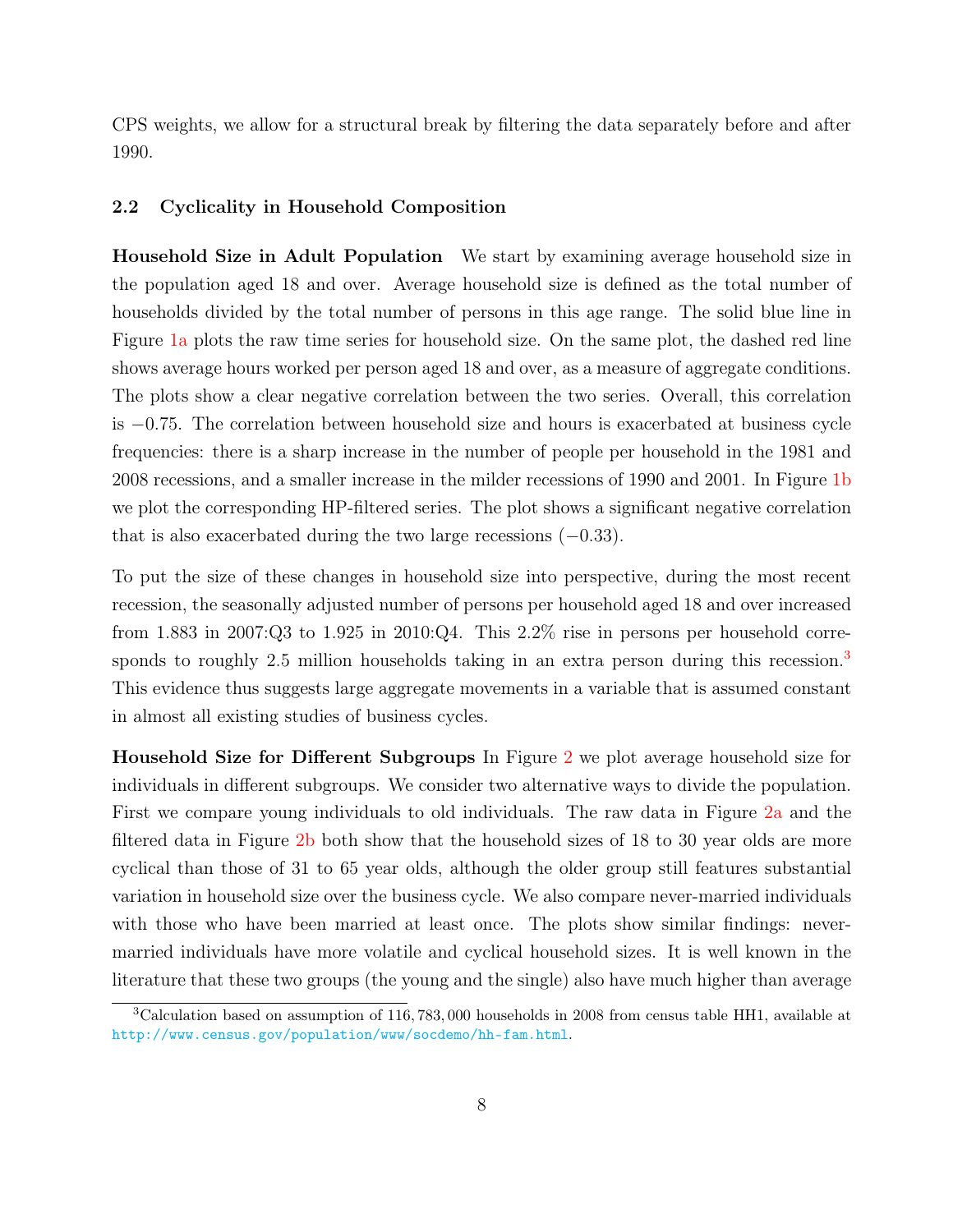

<span id="page-9-1"></span>Figure 1: Persons per household, hours per person

<span id="page-9-2"></span><span id="page-9-0"></span>Notes: All people 18 years and over. Households with no people aged 18 years and over included. Quarterly data, 1979:Q1-2010:Q3, authors' calculations from Basic Monthly CPS. Deseasonalized. HP-filtered before and after 1990 separately with parameter 1600.

|               | $\sigma$ (log hh size)(%) | $\sigma$ (log hours)(%) | Ratio |
|---------------|---------------------------|-------------------------|-------|
| 18-65         | 0.36                      | 1.42                    | 0.25  |
| $18 - 30$     | 0.52                      | 2.01                    | 0.26  |
| $31 - 65$     | 0.28                      | 1.23                    | 0.23  |
| Never married | 0.60                      | 2.06                    | 0.29  |
| Married       | 1.28                      | 1.25                    | 0.22  |

Table 1: Cyclical Volatility of Persons Per Household

labor market volatility [\(Kydland](#page-36-3) [\(1984\)](#page-36-3), [Ríos-Rull](#page-37-3) ([1996](#page-37-3)), [Gomme, Rogerson, Rupert, and](#page-36-4) [Wright](#page-36-4) ([2005](#page-36-4)), [Jaimovich and Siu](#page-36-5) [\(2009\)](#page-36-5)). This turns out to be a general feature of the data on cyclicality in household size: those individuals with more business cycle volatility in labor market variables also have larger movements in household size over the business cycle. To illustrate this point more concretely, Table [1](#page-9-2) reports the standard deviation of HP-filtered log household size and log hours for all individuals aged 18 to 65 and for the two subgroupings based on age and marital status.

Parental Coresidence Figure [3](#page-11-0) shows evidence on the cyclicality of coresidence between parents and children. We measure the parental coresidence rate for individuals aged 18 to 30 as the fraction of this age group whose relationship to the household head is that of a child. This is the same definition that is adopted by the Census Bureau. Figure [3a](#page-11-1) shows a large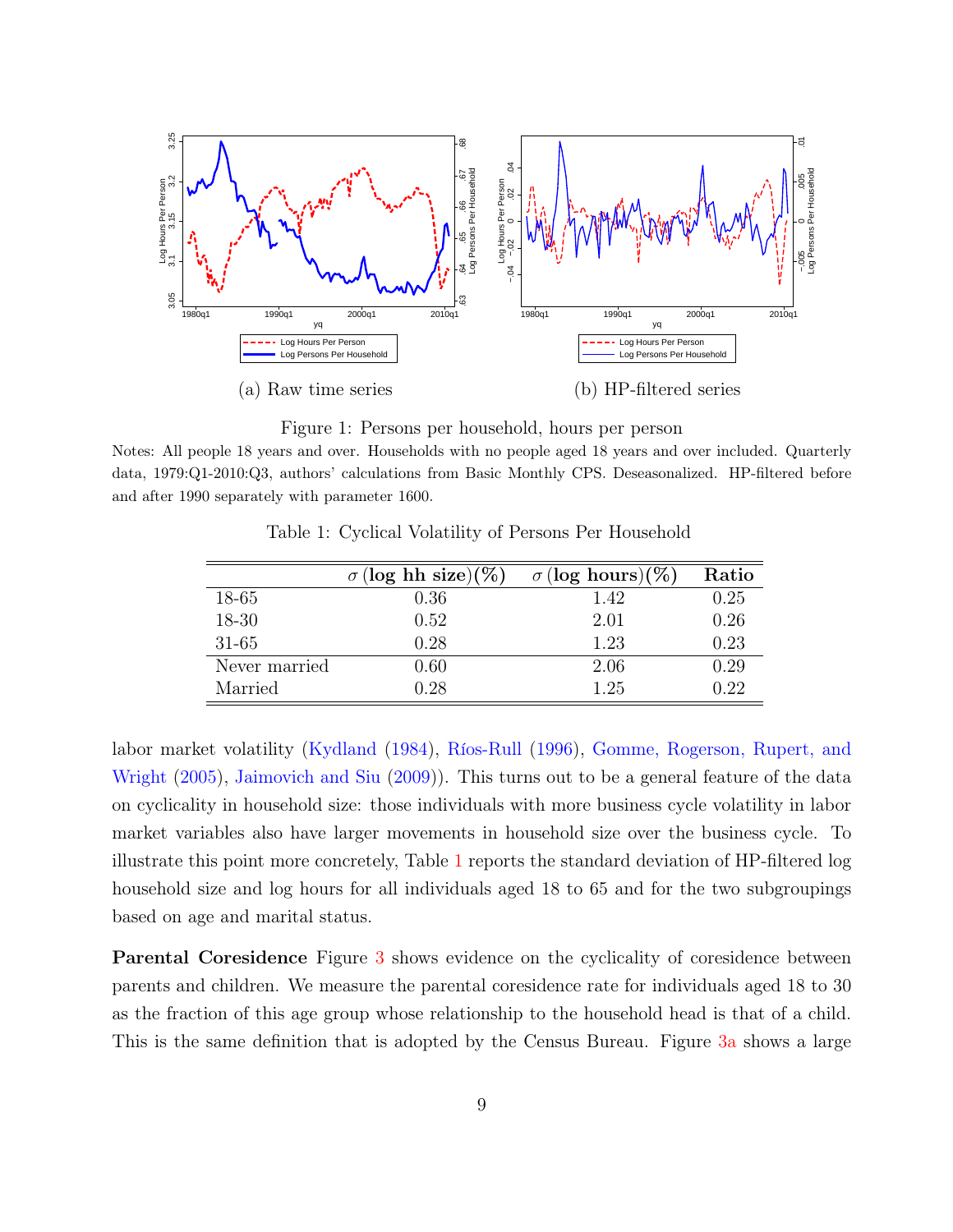<span id="page-10-0"></span>

<span id="page-10-2"></span>

<span id="page-10-1"></span>Notes: All people aged 18-65. Household size reflects average number of people aged 18-65 living in same household as individual in subgroup. Quarterly data, 1979:Q1-2010:Q3, authors' calculations from Basic Monthly CPS. Deseasonalized. HP-filtered before and after 1990 separately with parameter 1600.

increase in parental coresidence around the 1981 and 2008 recessions. Figure [3b](#page-11-2) shows that at business cycle frequencies there is again a strong negative correlation between the rate of parental coresidence and hours worked by 18 to 30 year olds. One reason that it is informative to examine parental coresidence as opposed to household size more broadly is that whereas in general we do not know who moves in with whom, changes in coresidence rates among 18 to 30 year olds are reasonably likely to have been driven by children moving in with parents, rather than vice versa.

#### <span id="page-10-3"></span>2.3 Labor Market Variables and Changes in Household Size

Hours Per Household Almost all analyses of business cycle fluctuations in labor market variables are based on individual-level data: either hours or employment per person. However, for many economic questions the household is a more relevant unit of analysis, for two reasons. First, consumption, and hence welfare, are both decided and measured at the household level. Second, labor supply decisions are often jointly made within the household. To assess the importance of distinguishing between labor market fluctuations at the household and individual levels, we begin by constructing series for employment and hours per household. These series are also important in their own right, since they are useful for understanding the role of endogenous household formation for mitigating the welfare costs of business cycle-driven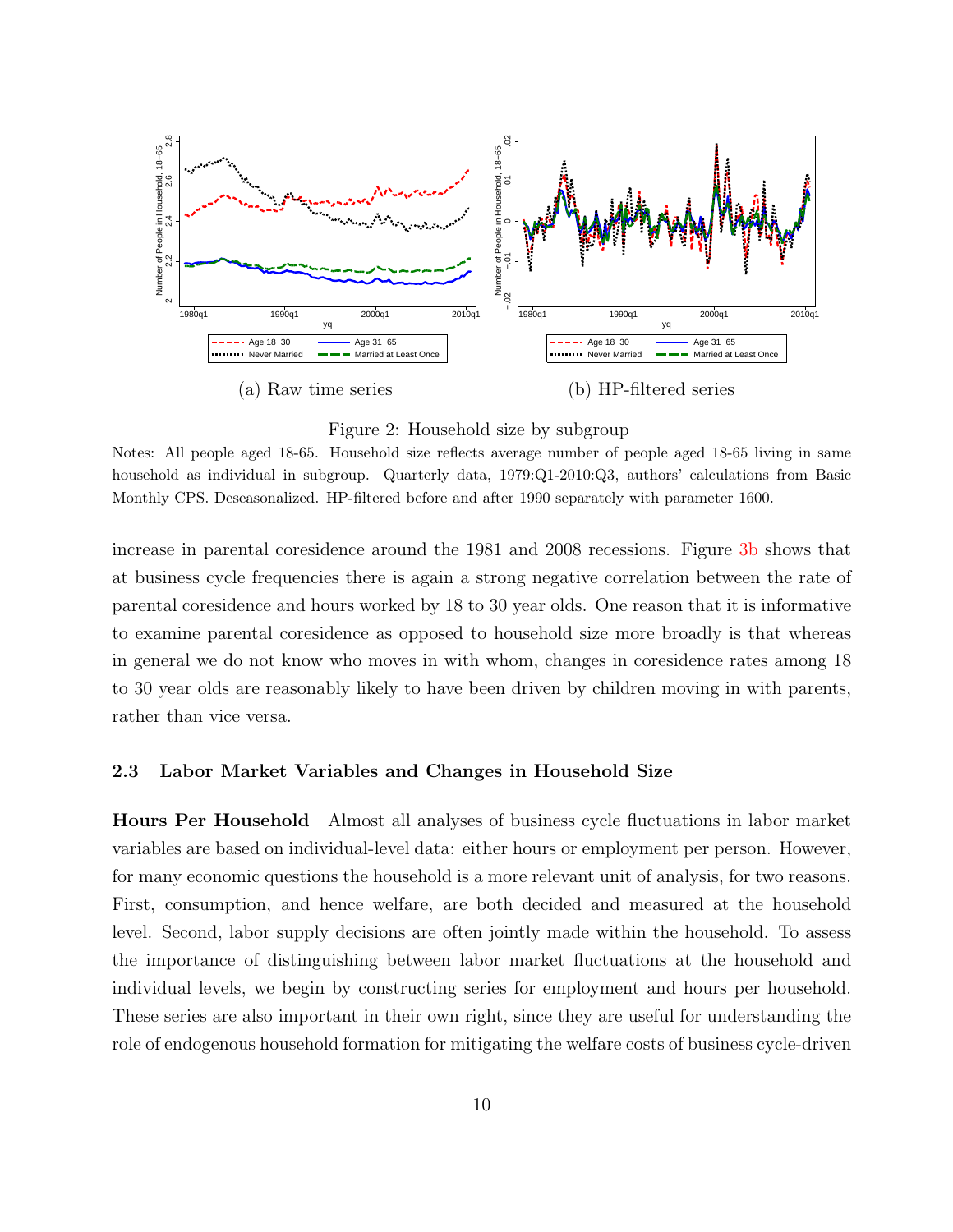<span id="page-11-0"></span>

<span id="page-11-2"></span>Figure 3: Parental coresidence, hours per person

<span id="page-11-1"></span>Notes: All people aged 18-30. Quarterly data, 1979:Q1-2010:Q3, authors' calculations from Basic Monthly CPS. Deseasonalized. HP-filtered before and after 1990 separately with parameter 1600.

labor market outcomes.[4](#page-11-3) Figure [4](#page-12-0) plots the cyclical component of hours and employment per person and per household from 1979 to 2010.

A Useful decomposition: hours per household vs. households per person To quantify how important are changes in household size for offsetting hours and employment movements at business cycle frequencies, we consider the following decomposition. Let hours be denoted by *H,* employed person by *E*, households by *F*, and persons by *N*. Then we can decompose total hours per person as

$$
\frac{H}{N} = \frac{H}{F} \times \frac{F}{N}.
$$

This decomposition says that we can write hours per person as hours per household multiplied by households per person. Similarly, we can decompose total employment per person as

$$
\frac{E}{N} = \frac{E}{F} \times \frac{F}{N}
$$

*.*

<span id="page-11-3"></span><sup>&</sup>lt;sup>4</sup>[Mulligan and Rubinstein](#page-37-4) [\(2003](#page-37-4)), in an unpublished paper, document some statistics similar to ours. However, there are some important differences: (i) their data do not cover the most recent recession; (ii) they focus on annual data, so have only around 30 data points; and (c) they do not analyze these series for relevant subgroups in the population.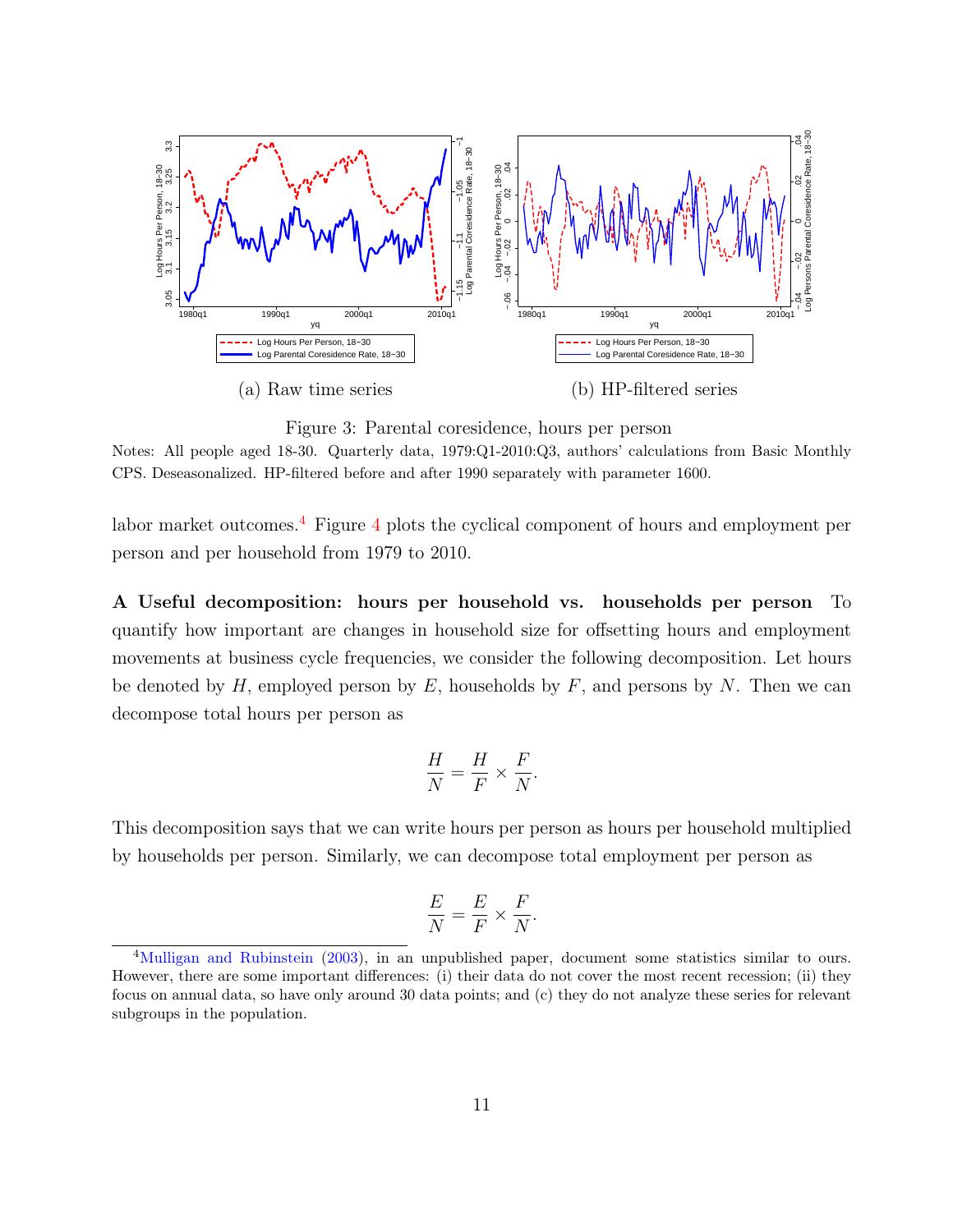<span id="page-12-0"></span>

Figure 4: Household-level vs. individual-level HP-filtered labor market variables Notes: All people aged 18 and over. Quarterly data, 1979:Q1-2010:Q3, authors' calculations from Basic Monthly CPS. Deseasonalized. HP-Filtered before and after 1990 separately with parameter 1600.

Taking logs and variances yields

$$
V\left(\log\frac{H}{N}\right) = V\left(\log\frac{H}{F}\right) + V\left(\log\frac{F}{N}\right) + 2COV\left(\log\frac{H}{F}, \log\frac{F}{N}\right).
$$

Table [2](#page-13-1) reports the result of this decomposition for employment and hours, using HP-filtered data at annual and quarterly frequencies. The results suggest that between 13% and 19% of fluctuations in per person labor market variables over the business cycle are offset at the household level by endogenous changes in household structure. These findings imply that the margin of endogenous household formation may be quantitatively important for understanding both labor market fluctuations and how households respond to changes in aggregate conditions. Table [2](#page-13-1) also reports analogous calculations when the data are detrended using a linear trend rather than an HP-filter. Detrending the data in this way yields an even larger contribution of movements in the number of persons per household. Since the difference between the two methods of detrending is the effect of medium-frequency secular changes due to episodes such as the productivity slowdown during the 1990's, these results imply that the mechanisms we are highlighting in this paper may be important for understanding labor movements over longer frequencies in addition to business cycles.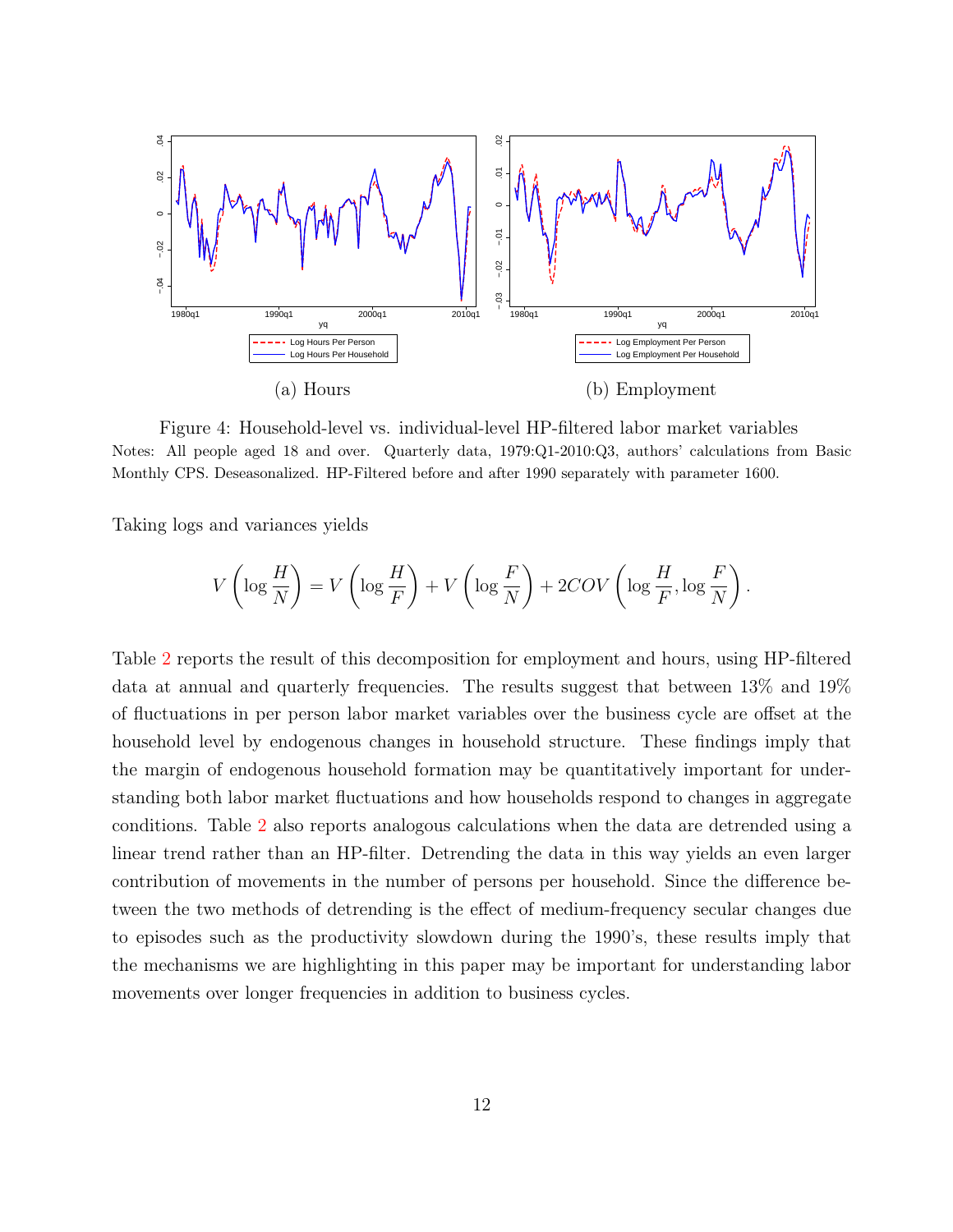<span id="page-13-1"></span>

|                                                     |        | Quarterly Data                                |        | Annual Data |
|-----------------------------------------------------|--------|-----------------------------------------------|--------|-------------|
|                                                     |        | HP-filter Linear trend HP-filter Linear trend |        |             |
|                                                     | $(\%)$ | $\mathcal{C}_{0}$                             | $(\%)$ | $(\%)$      |
| <b>Hours:</b> $V(\log \frac{H}{N})$                 |        |                                               |        |             |
| Households per person $+$ covariance                | 15.2   | 25.5                                          | 13.7   | 21.7        |
| <b>Employment:</b> $\overline{V(\log \frac{E}{N})}$ |        |                                               |        |             |
| Households per person $+$ covariance                | 16.4   | 39.5                                          | 19.0   | 28.9        |
|                                                     |        |                                               |        |             |

Table 2: Decomposition of hours and employment per person

<span id="page-13-2"></span>

Figure 5: Correlogram: Log hours of young and old vs. lags of coresidence rate Notes: Quarterly data, 1979:Q1-2010:Q3, authors' calculations from Basic Monthly CPS. Deseasonalized. HP-filtered before and after 1990 separately with parameter 1600. Definition of young and old is based on calibration described in Section [5](#page-19-0).

Cross-correlations Figure [5](#page-13-2) illustrates the joint business cycle dynamics of living arrangements and hours worked in the form of a cross-correlogram. We highlight the following two features of this figure that motivate some of our modeling choices. First, note that the negative correlation is very long lived. Second, note that hours worked of both the young and the old slightly lag the fraction of the young living with the old: the lowest value of the correlation is one period behind.

## <span id="page-13-0"></span>3 The Question

Given the preceding empirical analysis, it is tempting to conclude that in a model with a representative household, one should be concerned with the variance of hours per household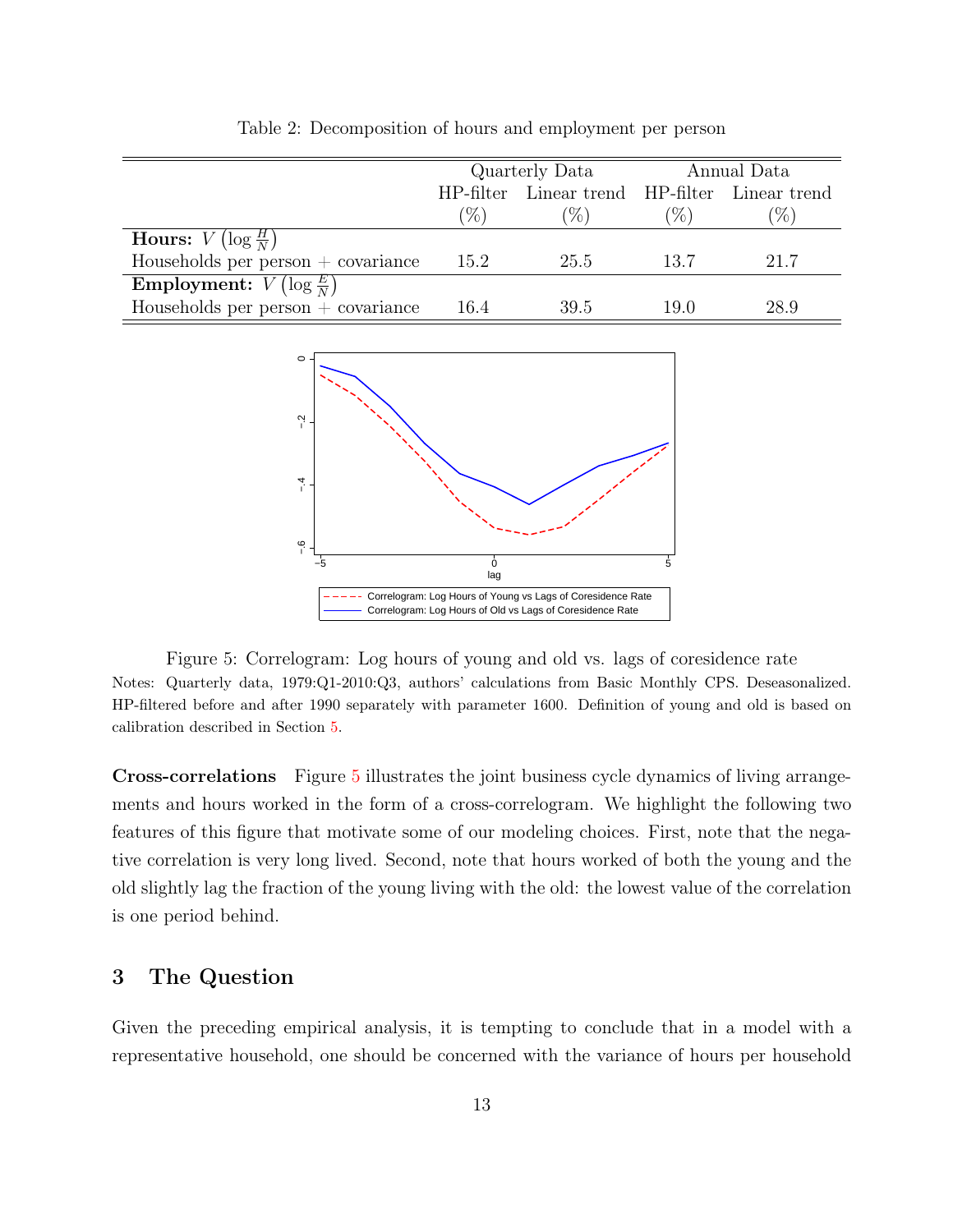rather than the variance of hours per person, and to stop there. However, we would like to go further. Our goal is to jointly account for movements in hours and household size, and to understand their implications for the aggregate, or macro, labor elasticity. Specifically, we take the following steps:

- 1. We build a model that is suitable for the study of business cycles (a stochastic growth model with choice of hours), where there are two types of agents and a margin for adjusting household composition. *Unstable* agents (whom we will interpret as young or single) have the option to move in and out of the households of *stable* agents (which we loosely interpret as the households formed by their relatives).
- 2. We map this model to data in order to ask how large are the fluctuations in total hours induced by productivity shocks when agents satisfy their intratemporal first-order condition for labor supply. To do this, we impose that the ratio of the variance of hours of the old workers in the model to that in the data is the same as the ratio of the variance of hours of the young workers in the model to that in the data, and is also the same as the ratio of the variance of household size in the model to that in the data. By matching relative variances in this way, we ensure that we do not impute to productivity shocks a larger role in shaping household size and hours of the young than is imputed to hours of the old.
- 3. We use the model to compute the macro Frisch elasticity that is consistent with a micro elasticity that is estimated from data that include only individuals in stable households. In our baseline calibration we will take this Frisch elasticity to be 0*.*72, but our results do not hinge on any particular value for this micro elasticity. We ask what elasticity does a standard representative agent model need in order to generate the same variance of hours as in our model, when stable agents have a Frisch elasticity given by the micro estimate.
- <span id="page-14-0"></span>4. We decompose the difference between the micro elasticity and our implied macro elasticity into three components: (i) the direct effect of the presence of the highly volatile unstable agents; (ii) endogenous movements in household composition through choices made by the unstable agents; and (iii) the indirect effect that arises because the unstable agents affect cyclical movements in relative prices.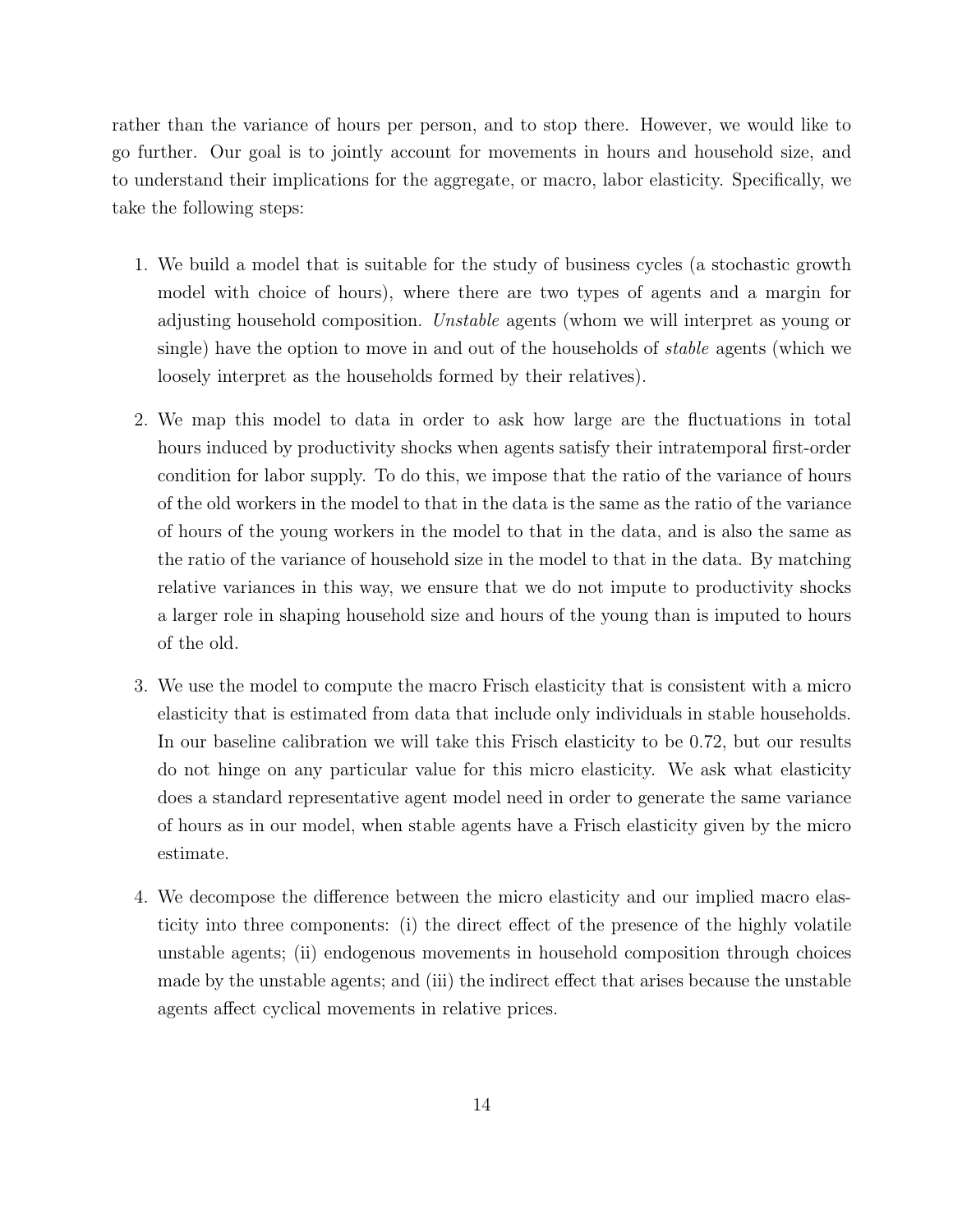## 4 Model

Demographics Our model is populated by two types of agents. We label one type as *stable*, as a stand-in for old, independent, or married; and the other type as *unstable*, as a stand-in for young, dependent, or unmarried. For consistency with our baseline calibration, we will refer to the two types as old and young in our description of the model. The fundamental difference between the two types of agents is that the old always live in their own stable households, whereas the young live in unstable households in the sense that they sometimes join other people to form multiperson households and sometimes they do not.

Old agents in our model, like the agents in standard models, have preferences over consumption and leisure in the current and all future periods and, consequently, make savings and work decisions. In addition, the old are associated to some young agents whose company they enjoy, in a separable and unmodeled way, but over whom they have no altruistic feelings. In this fashion, if a young agent chooses to join the old household, she is welcomed in, and she shares part of the consumption of the old due to the presence of economies of scale within the household. The arrival of the young occurs after the old have chosen how much to work and save. We explicitly model the fact that the old and the young have different amounts of efficiency units of labor and that the young and the old have different preferences over pairs of consumption and leisure within the period. Further, for convenience, we assume that the young are extremely impatient.

Young agents generally prefer to live alone, although the strength of this preference is a random variable that varies from period to period: young agents receive an idiosyncratic draw of how much they dislike to live with the old. In some circumstances (low wages, good draws), young agents will choose to join an old household. In an ironic abuse of language, we assume that both the young and the old never age.<sup>[5](#page-15-0)</sup> We build this structure on top of a standard growth model that is suitable for quantitative macroeconomic analysis.

**The old** There is a measure  $\mu$  of old agents that live in stable households of size  $\gamma$ . Consequently, there are  $\frac{\mu}{\gamma}$  of these households. They can be invaded by a young agent, but only after having made their choice of consumption and hours worked. Consequently, old agents must assess the probability that this happens. Let *x* denote the probability that (or fraction of)

<span id="page-15-0"></span><sup>&</sup>lt;sup>5</sup>It is easy, but tedious, to show that this model is isomorphic to another model where agents do age and the young inherit the assets of the old.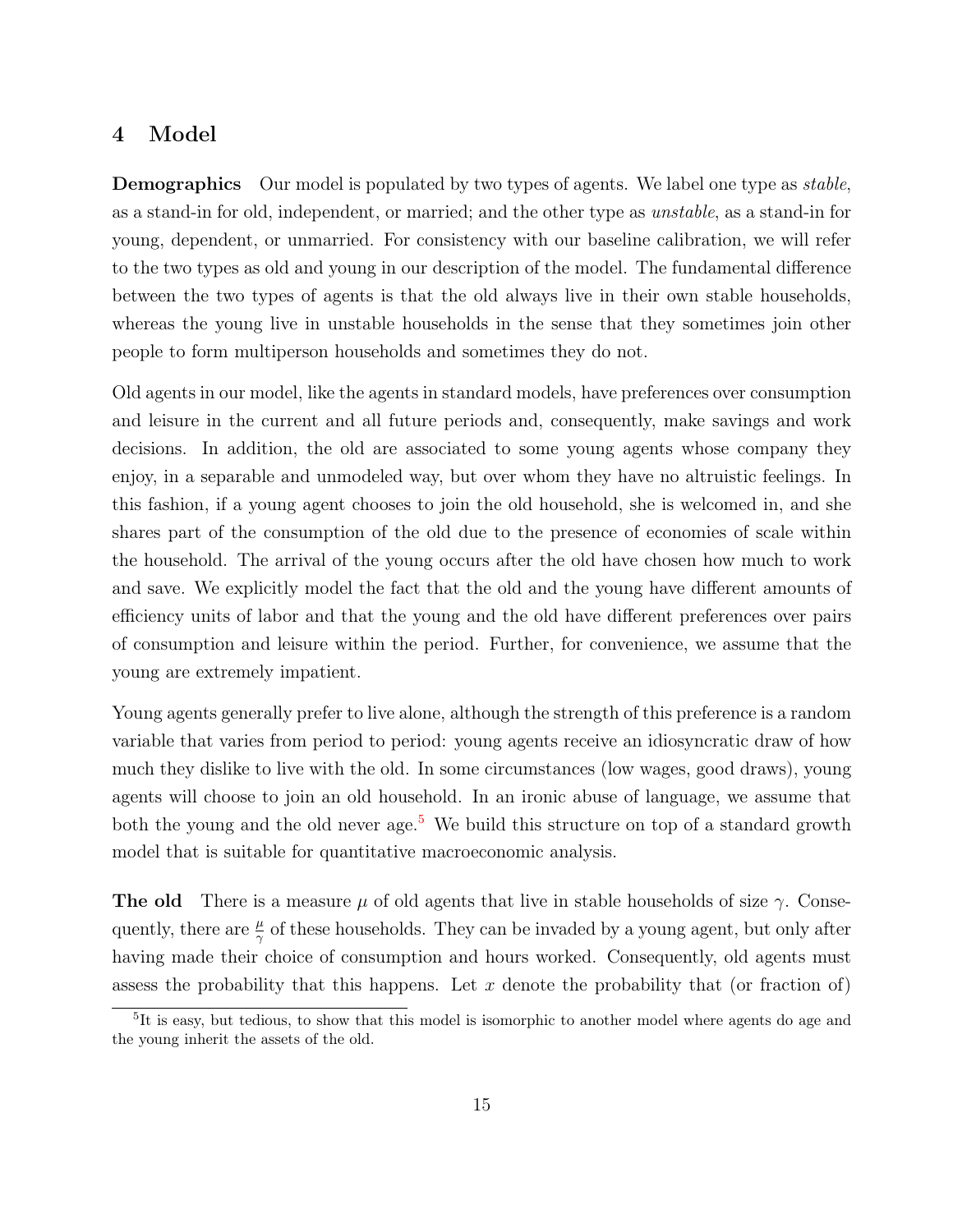young agents that choose to join an old household. Given the relative sizes of the population groups, the per-period utility function is given by

$$
u(c^{o}, h^{o}, x) = \left[1 - \frac{x(1 - \mu)\gamma}{\mu}\right] \left[\log \frac{c^{o}}{\zeta^{oo}} - \psi^{o} \frac{(h^{o})^{1 + \frac{1}{\nu^{o}}}}{1 + \frac{1}{\nu^{o}}}\right] + \frac{x(1 - \mu)\gamma}{\mu} \left[\log \left(\frac{c^{o}}{\zeta^{oo} + \zeta^{o}}\right) - \psi^{o} \frac{(h^{o})^{1 + \frac{1}{\nu^{o}}}}{1 + \frac{1}{\nu^{o}}}\right], (1)
$$

where the first term alludes to being alone and the second term to having been invaded by a young agent. Here  $\zeta^{oo}$  indicates the economies of scale among the old: if  $c^o$  is spent by a household of size  $\gamma$ , then  $\frac{c^o}{\sqrt{c^o}}$  $\frac{c^o}{\zeta^{oo}}$  is enjoyed on a per capita basis. Similarly, parameters  $\{\psi^o, \nu^o\}$ take into account the disutility on a per capita basis of having household members work a total amount of  $h^o$  hours per period. Notice that given the functional form,  $\nu^o$  is the Frisch elasticity of labor. The additional parameter  $\zeta^o$  reflects the strain imposed by the young. The old discount the future at rate  $\beta$  and face the following period budget constraint:

<span id="page-16-0"></span>
$$
c^{o} + a' = w \, h^{o} + (1+r) \, a,\tag{2}
$$

where *a* are the assets held by the household, *w* and *r* are factor prices, and where we have normalized the efficiency units of labor of the old to 1.

The young There is a measure 1 *− µ* of young agents. These agents have preferences over consumption, leisure, and the type of household they live in, but are completely impatient (hand-to-mouth). Every period they draw an i.i.d. idiosyncratic shock,  $\eta \sim F(\eta; \lambda)$ , to the disutility of sharing a household with an old agent. They can join (invade) a stable household after observing all relevant information within the period: the realization of *η*, and the aggregate state of the economy that determines prices and allows them to forecast the relevant decisions of the old. If the agent lives alone, denoted *A*, its utility is

$$
u(c^{yA}, h^{yA}) = \frac{(c^{yA})^{1-\sigma}}{1-\sigma} - \psi^y \frac{(h^{yA})^{1+\frac{1}{\nu^y}}}{1+\frac{1}{\nu^y}}.
$$
\n(3)

Notice that while the utility of the old displays log consumption, the young agents have a different curvature. Since the young do not care about the future, log utility would result in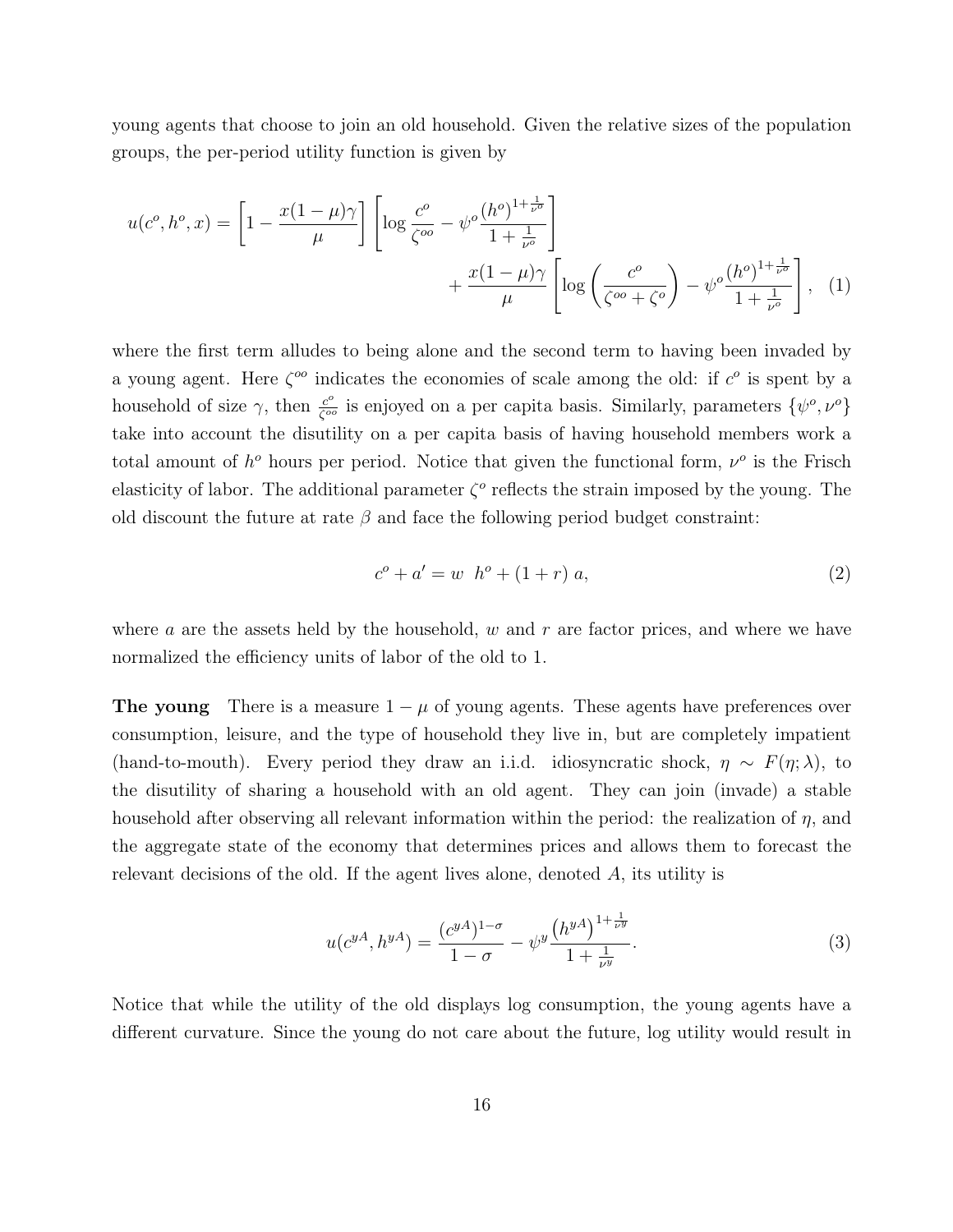constant hours, and a different shape of the utility function is required so that hours of the young vary over the cycle.

When a young agent lives together with an old household, denoted *T*, its utility is given by

<span id="page-17-0"></span>
$$
u\left(c^{yT}, h^{yT}, \eta\right) = \frac{\left(c^{yT} + \zeta^y\right)^{1-\sigma}}{1-\sigma} - \psi^y \frac{\left(h^{yT}\right)^{1+\frac{1}{\nu^y}}}{1+\frac{1}{\nu^y}} - \eta + \left[(1+\Delta x_{SS})^{\gamma^2} - 1\right].\tag{4}
$$

Here  $\zeta^y$  reflects the economies of scale in the old household, or, in effect, how much free riding the young get from the old. Note that these economies of scale do not depend on the consumption of the old directly. The reason is that consumption of the old lags the cycle, and if it affected the location decision directly, it would introduce dynamics on the behavior of the fraction of the young living with the old at odds with the features of the data described by Figure [5.](#page-13-2)

The final term in the utility function reflects an externality in living arrangements. It requires both an explanation and a justification.  $\Delta x_{SS}$  is the deviation of  $x_{t-1}$ , the fraction of the young living with the old in the previous period, from its steady-state value. When *x* is relatively large, there are more young people living with old people, and the disutility from living with one's older relatives is smaller. We have in mind the idea that part of the disutility of living with one's parents is due to a social stigma against living with parents that is smaller when there are more young people doing it. In the steady state this effect is normalized to zero. The externality, particularly in the lagged form that we postulate, plays an important role in generating dynamics for living arrangements that are consistent with the cross correlation between hours worked by the young and the fraction of the young living with the old reported in Section [2.3.](#page-10-3) We discuss this issue further in Section [5](#page-19-0).

The young living alone choose  $\{c^{yA}, h^{yA}\}\$  while the young living together choose  $\{c^{yT}, h^{yT}\}\$ . Both choices satisfy the budget constraint of the young:

$$
c^{yj} = \epsilon^y \ w \ h^{yj}, \quad j \in \{A, T\},\tag{5}
$$

where  $\epsilon^y$  < 1 is the efficiency units of the young relative to the old.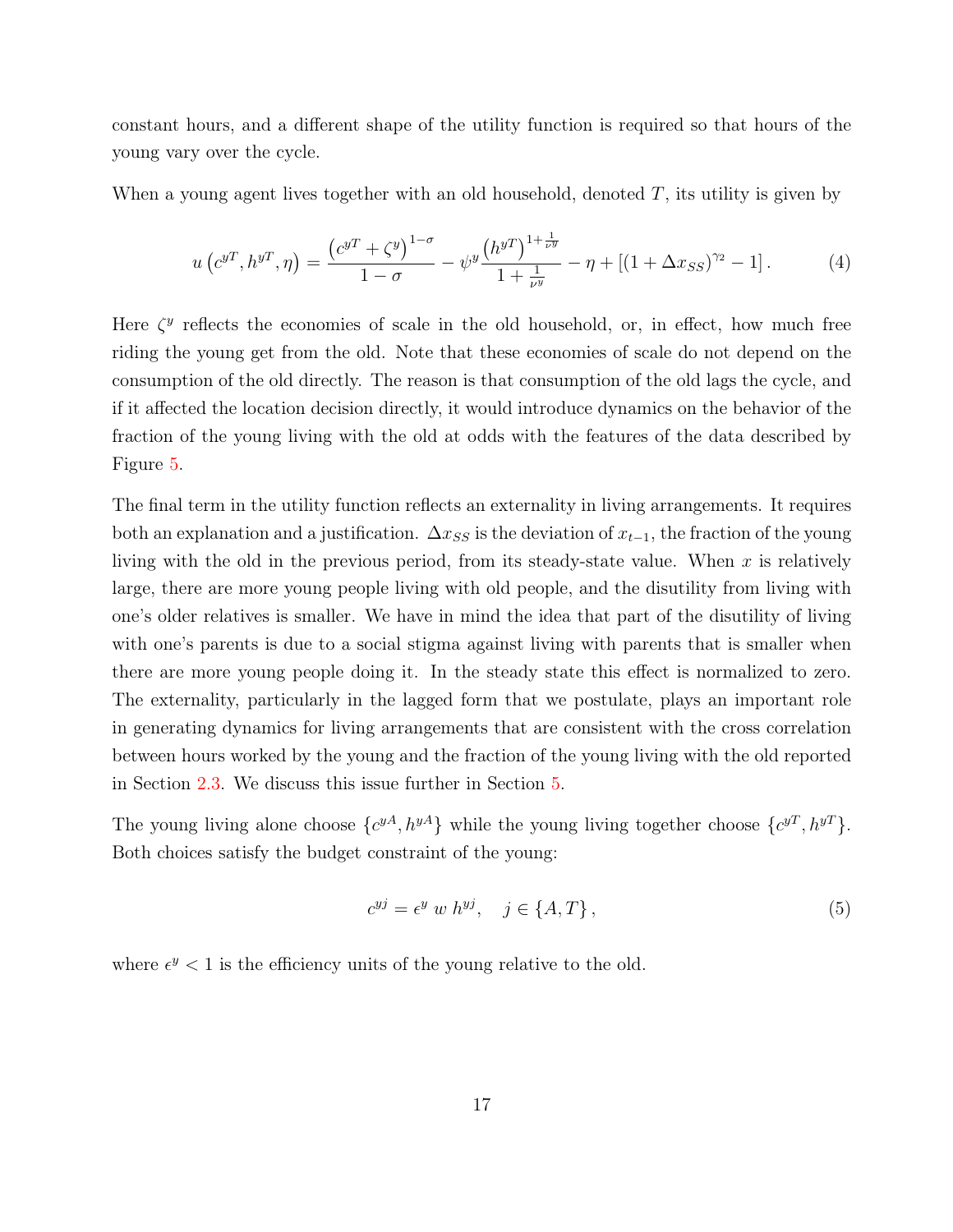**Production** This structure is integrated onto a standard growth model. There is an aggregate production function

$$
Y = z K^{\alpha} N^{1-\alpha}, \tag{6}
$$

and the resource constraint for the economy is

$$
C + [K' - (1 - \delta K)] = Y,
$$
\n(7)

where C is aggregate consumption,  $K$  is aggregate capital,  $Y$  is output,  $N$  is the aggregate labor input (not total hours worked), and  $z$  is an  $AR(1)$  productivity shock.

Aggregation Despite the fact that our model features multiple types of agents and households, aggregation in this environment is relatively simple. There are three types of choices: those made by the old, by the young alone, and by the young together (recall that the old cannot make their choices contingent on whether a young agent is present). There are three types of households: old households without young agents (a measure  $\frac{\mu}{\gamma} - x(1 - \mu)$ ), old households with young agents (a measure  $x(1 - \mu)$  of those), and young agents alone (with measure  $(1 − x)(1 − \mu)$ .<sup>[6](#page-18-0)</sup>

The aggregate values for consumption  $(C)$ , labor input  $(N)$ , and hours  $(H)$ , are given by

$$
C = \frac{\mu}{\gamma}c^o + (1 - \mu) \quad [x c^{yT} + (1 - x)c^{yA}], \tag{8}
$$

$$
N = \frac{\mu}{\gamma} h^o + (1 - \mu) \epsilon^y [x h^{y} + (1 - x) h^{y}], \tag{9}
$$

$$
H = \frac{\mu}{\gamma}h^o + (1 - \mu) \quad [x \, h^{y} + (1 - x)h^{y}]. \tag{10}
$$

Capital is owned by the old, so wealth is equal to total capital:  $K = a \frac{\mu}{\gamma}$ *γ* .

Equilibrium Our model is simple enough such that the objects required to define an equilibrium are the same as in a standard representative agent model. The aggregate state of the economy is  $s = \{z, K, x_{-}\}\$ , where  $x_{-}$  is the lagged value of the fraction of the young living with the old that is a state variable due to the lagged externality, since these are sufficient statistics for wealth and prices.

<span id="page-18-0"></span><sup>&</sup>lt;sup>6</sup>The relative sizes of the young and the old as well as the nature of the process for  $\eta$  guarantee that there are not more young agents moving in with the old than the number of old households.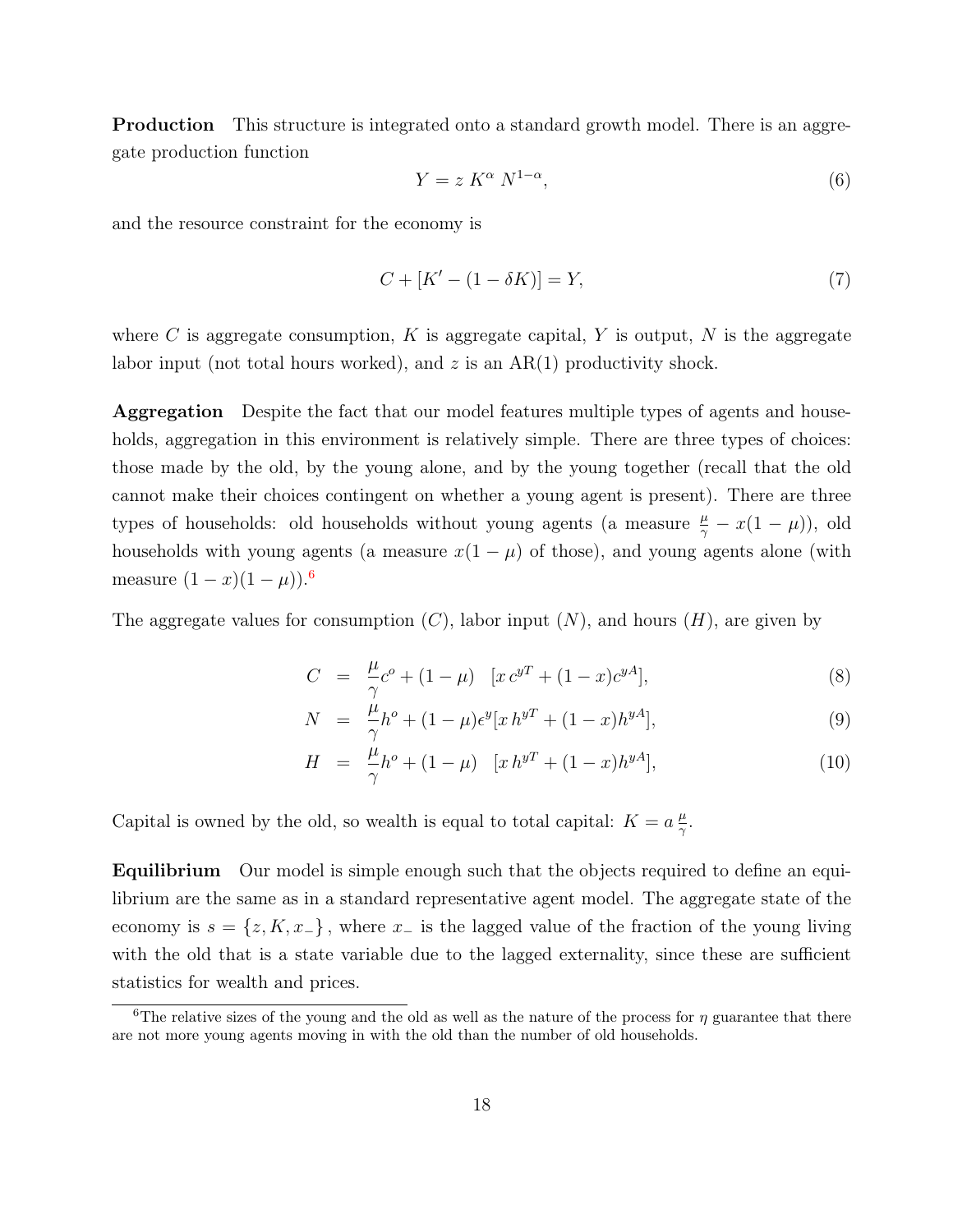**Definition 1.** A recursive equilibrium is a set of functions for capital,  $K'(s)$ ; consumption  $\{c^{yA}(s), c^{yT}(s), c^o(s)\}\;$ ; hours worked  $\{h^{yA}(s), h^{yT}(s), h^o(s)\}\;$ ; the threshold for staying at home *η ∗* (*s*)*; the fraction of young that move in with the old x*(*s*)*; and competitive factor prices {r*(*s*)*, z*(*s*)*}, such that*

- *1. The young maximize given the choice of the old. This includes the choices of consumption, hours worked when together, hours worked when alone, and household type.*
- 2. The fraction of the young moving in with the old satisfies  $x(s) = F(\eta^*(s); \lambda)$ , and the *marginal young are indifferent, i.e., η ∗* (*s*) *satisfies*

$$
u[c^{yA}(s), h^{yA}(s)] = u[c^{yT}(s) + \zeta^{y}, h^{yA}(s), \eta^{*}(s)]
$$

*3. The old maximize given the expected choices of the young, and when imposing the representative agent condition, their choices yield*  $\{K'(s), c^o(s), h^o(s)\}.$ 

## <span id="page-19-0"></span>5 Calibration

*.*

Our main question is to ask how volatile are movements in hours that are driven by TFP shocks when it is recognized that people live in both stable and unstable households, and those in unstable households work less, are less productive, and move into the households of stable people in a countercyclical way.

One way to proceed would be to choose parameters so that the model generates the same volatility of hours of the young people, and the same volatility of household size, as in the data. We think that such a procedure would give a misleading answer because it would implicitly assume that *all* movements in hours are due to TFP shocks, whereas only a small fraction (around 5% in a typical representative agent RBC model) of the volatility of hours of the old are due to TFP shocks. Instead we choose parameters so that shocks to TFP account for the same fraction of the variances of all types of hours worked and the variance of household size. Calibrating the model in this way requires that we target both first and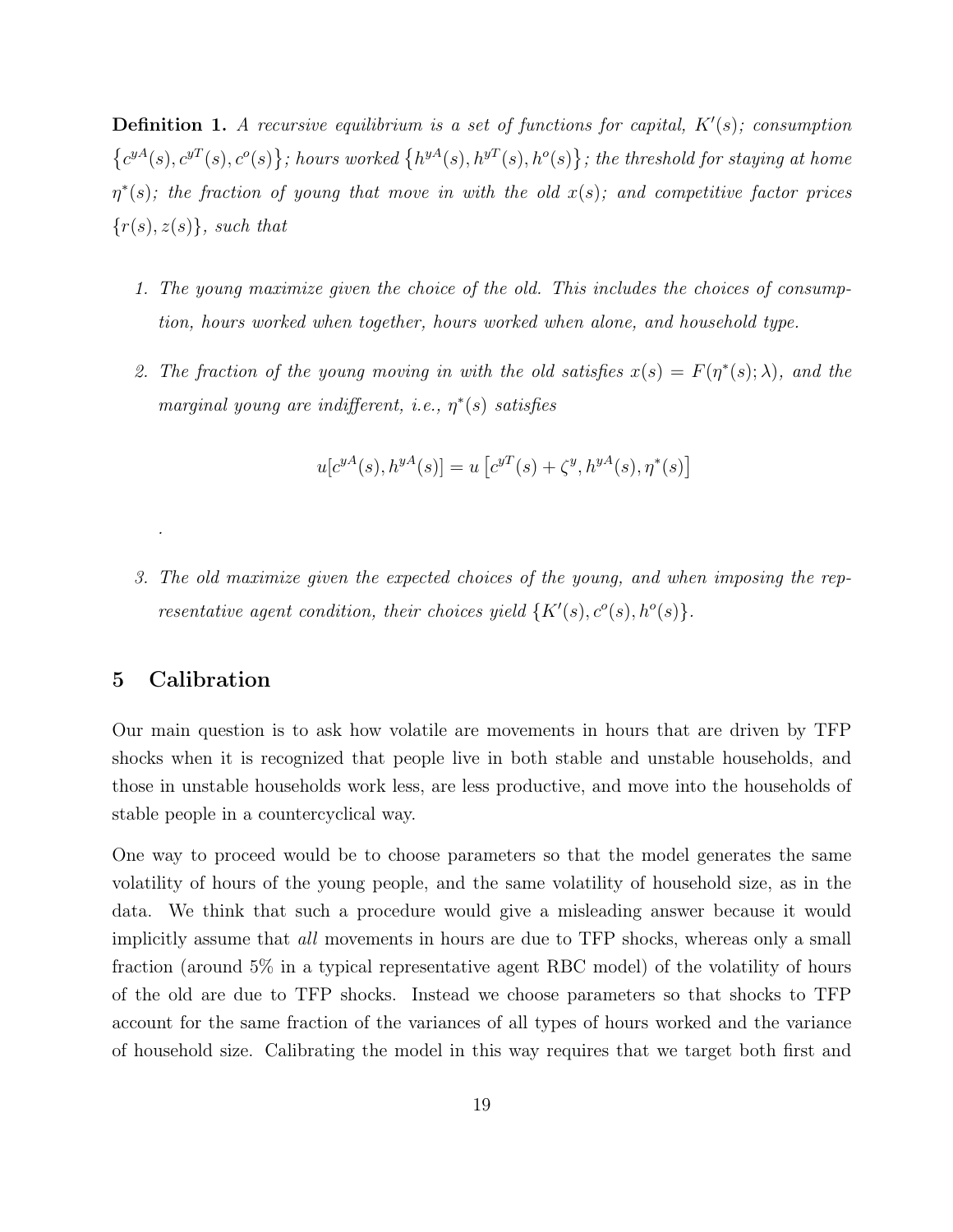second moments simultaneously. This means that the solution to the full stochastic model is required for calibration, rather than just its steady-state statistics.

#### 5.1 Baseline calibration

Technology Technology is that of a standard RBC model: Cobb-Douglas in capital and labor with a shock to TFP. As stated above, hours of the young (i) command a lower wage (are less efficient than) hours of the old and (ii) are more volatile than hours of the old. These two facts imply that aggregate hours (the unweighted sum of all hours) are more volatile than the labor input (hours weighted by their efficiency). In our model the Solow residual — defined as  $SR_t = \log Y_t - \alpha \log K_t - (1 - \alpha) \log H_t$  — is not the same as the TFP shock. Consequently, the parameters that govern the stochastic process for TFP must be determined simultaneously with the other model parameters. This ensures that a univariate representation of the Solow residual from our model displays an autocorrelation of .9553 and a standard deviation for the innovation of .688%. The implied coefficients for the productivity shock in the baseline calibration are an autocorrelation of .9444 and a standard deviation of innovations of .621%. Note that the total variance of the shock is smaller than that of the Solow residual. This is because hours worked is more volatile than the labor input, since the latter weighs the hours of the old more heavily, and these hours are less volatile than the hours of the young.

Table [3](#page-21-0) shows the parameters and the targets that we use. The first set of parameters (in black) are those that can be set directly without solving the model. The second set of parameters (in blue) require the calculation of the steady-state to set its value. In this sense, finding the value requires solving a system of equations imposing the steady state targets. Finally, the third set of parameters (in red) require that we solve the whole model, where the system of equations includes second moments of time series.

Demographics In our baseline calibration we identify the unstable young as those aged below 30, and the stable old as those aged 30 to 65. Unless stated otherwise, the calibration and findings that we report in the main text refer to this definition.

**Preferences of the old** Table [4](#page-22-0) displays the targets for the preferences of the old, under the baseline definition described above. The fraction of old agents is 0*.*684, which is the average fraction of people aged 18 to 65 that are 30 and above, over the sample period in our CPS data. Most of these people are married, generating an average household size of 1*.*8. The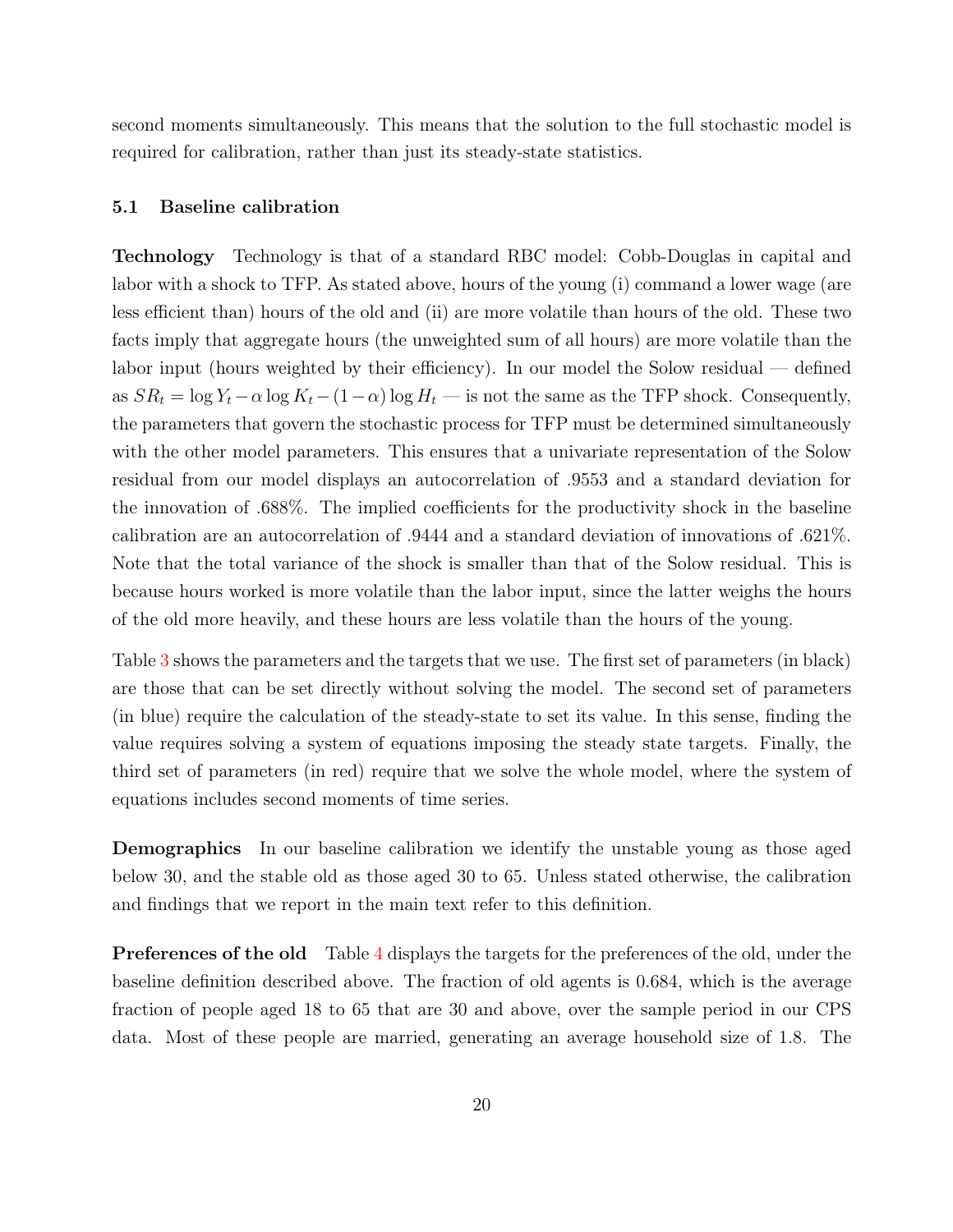<span id="page-21-0"></span>

|                   | Parameter Description   | Target variable                                                       | Target   | Parameter |
|-------------------|-------------------------|-----------------------------------------------------------------------|----------|-----------|
|                   |                         |                                                                       |          |           |
| $\alpha$          | Capital Share           | Parameters that can be set without solving the model<br>Capital Share | .67      | .67       |
| $\varepsilon^y$   | Lab efficiency of young | Direct Measurement                                                    | .57      | .57       |
|                   |                         |                                                                       |          |           |
|                   |                         | Parameters that require solving for the steady state                  |          |           |
| $\delta$          | Depreciation rate       | I/Y                                                                   | .24      | .0263     |
|                   |                         |                                                                       |          |           |
|                   |                         | Parameters that require solving the full stochastic equilibrium       |          |           |
| $\rho$            | $AR(1)$ prod shocks     | Autocorr AR(1) RA Solow Res <sup>*</sup>                              | .9553    | .9444     |
| $\sigma_{\gamma}$ |                         | St Dev productivity shocks St Dev $AR(1)$ RA Solow Res <sup>*</sup>   | $.688\%$ | .621%     |
|                   |                         |                                                                       |          |           |

## Table 3: Technological Parameters and Targets

\* Unfiltered series.

discount factor is 4% and is standard. Recall that the utility function of the old posed in equation [\(1](#page-16-0)) was separable between consumption and hours, with log utility for consumption and a constant Frisch elasticity for labor. Because of the presence of log utility, equilibrium allocations are not affected by the actual parameter values for economies of scale among the old. We report the OECD values for completeness.

For the Frisch elasticity of the old, we use a value that attempts to take into account both the extensive margin and the typical existence of a couple in an old household. Our baseline value of 0*.*72 is computed based on [Heathcote, Storesletten, and Violante](#page-36-8) ([2010](#page-36-8)). This number is very close to the value obtained by [Chetty, Guren, Manoli, and Weber](#page-36-0) ([2011a](#page-36-0)) of 0*.*82 in their meta-analysis of estimates for the Frisch elasticity using micro data. We also note that with one possible exception (the 1987 Iceland zero tax year studied by [Bianchi, Gudmundsson, and](#page-36-9) [Zoega](#page-36-9) [\(2001\)](#page-36-9)), none of the studies analyzed by [Chetty, Guren, Manoli, and Weber](#page-36-0) [\(2011a\)](#page-36-0) or [Chetty, Guren, Manoli, and Weber](#page-36-10) ([2011b\)](#page-36-10) are based on data that include the type of unstable marginal workers that we are emphasizing in this paper. We also perform a sensitivity analysis on the assumed Frisch elasticity of the old using values in *{*0*.*55*,* 1*.*0*}*. For the disutility of work, we target a value of *.*5032 for mean hours worked, since this is the fraction of one adult's time endowment that is worked by the 1*.*8 adults in an old household.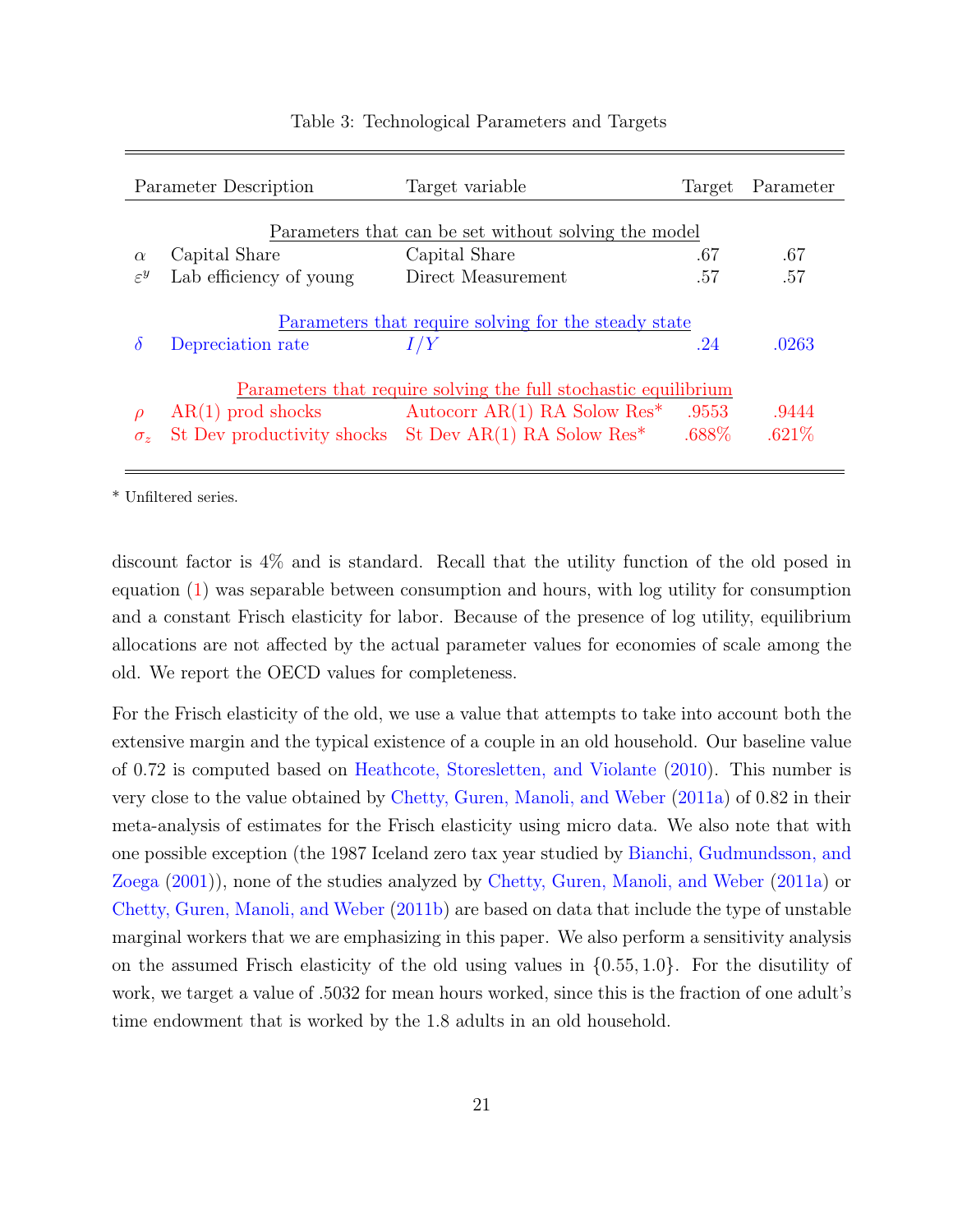<span id="page-22-0"></span>

|               | Parameter Description                      | Target variable                                      | Target | Parameter |
|---------------|--------------------------------------------|------------------------------------------------------|--------|-----------|
|               |                                            |                                                      |        |           |
|               |                                            | Parameters that can be set without solving the model |        |           |
| $\mu$         | Fraction of old                            | Measurement                                          | 0.684  | 0.684     |
| $\gamma$      | Old household size                         | Direct Measurement                                   | 1.798  | 1.798     |
| β             | Discount rate                              | Interest rate                                        | 0.04   | 0.9902    |
| $\zeta^{oo}$  | Ec of scale for old                        | OECD                                                 | 1.7    | 1.7       |
| $\zeta^o$     | Additional Ec of scale                     | OECD                                                 | 0.5    | 0.5       |
| $\nu^{\rm o}$ | Frish elast of old                         | Measurement                                          | 0.72   | 0.72      |
|               |                                            | Parameters that require solving for the steady state |        |           |
| $\eta^{0}$    | Weight of hours of old Hours in Old Hholds |                                                      | 0.5032 | 4993      |
|               |                                            |                                                      |        |           |

Table 4: Parameters of preferences of the old

Preferences of the young Table [5](#page-23-0) displays the targets of the parameters concerning the young agents in the baseline economy. We target the following first moment statistics of the young: (i) hours worked if alone, (ii) hours worked if living with the old, and (iii) fraction of the young that live with the old.

We also target the following second moment statistics: (i) variance of hours worked if alone, (ii) variance of hours worked if living with the old, and (iii) variance of the fraction of the young that live with the old, *all relative to the variance of hours of the old*. This final target ensures our model does not feature more movement along the coresidence margin than is implied by the data. It is important to reiterate the fact that we target relative variances. Our goal is to measure the contribution of productivity shocks to the variance of hours. Our calibration strategy implies that the contribution of productivity shocks is the *same* for all of the components that contribute to move total hours: the hours of the old, the hours of the young living alone, the hours of the young living with the old, and the fraction of the young living with the old.

Table [5](#page-23-0) also displays the seven parameters involved in the calibration: three standard parameters of the utility function (risk aversion, weight on hours, labor elasticity); two parameters governing the distribution of distaste for living with the old; one parameter for the economies of scale when living with the old; and one parameter governing the externality in living ar-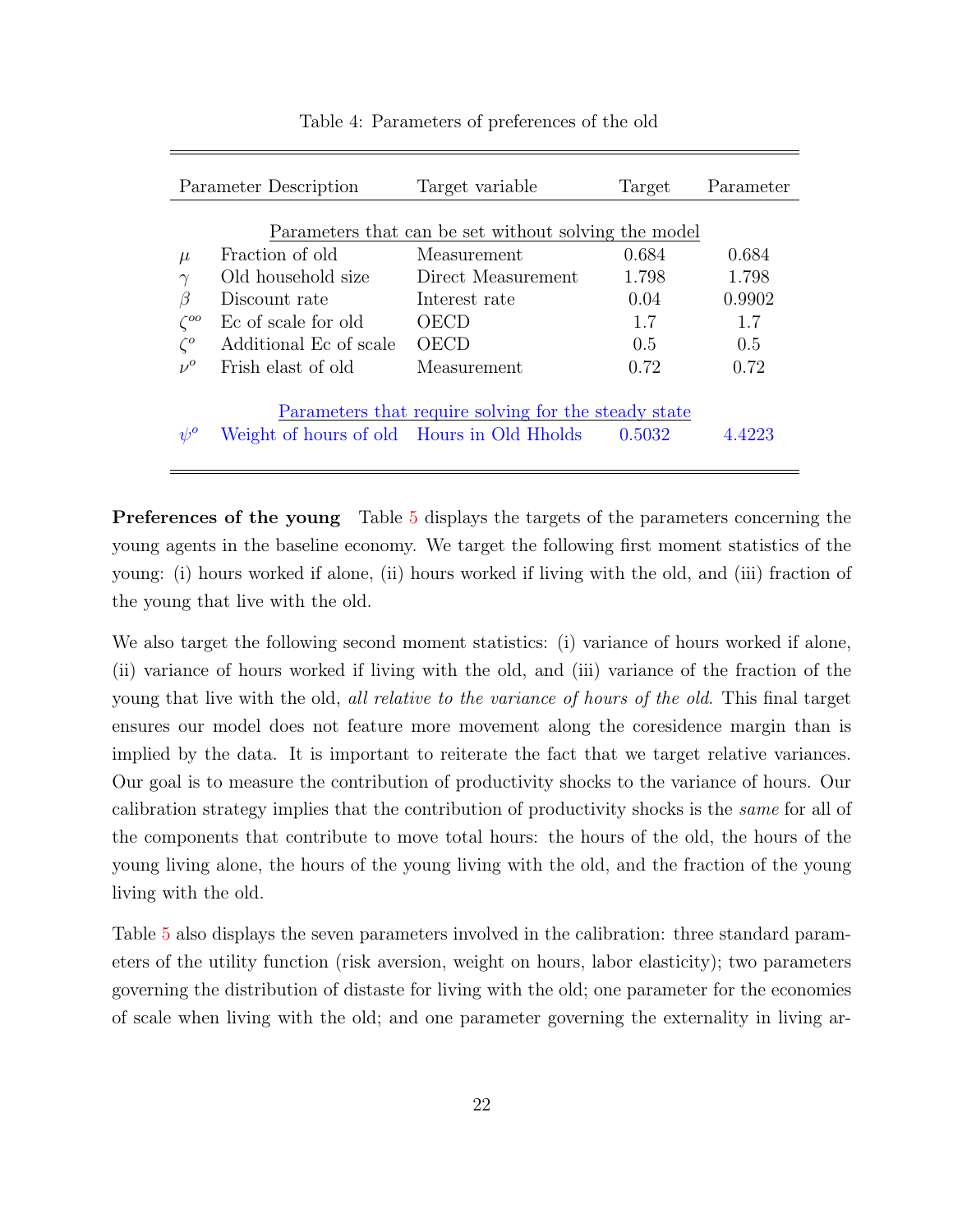<span id="page-23-0"></span>

| Parameter Description                                                                                                                                                                                                                                                                    | Target variable                                                                                                                                                 | Target                                                               | Parameter                                                          |
|------------------------------------------------------------------------------------------------------------------------------------------------------------------------------------------------------------------------------------------------------------------------------------------|-----------------------------------------------------------------------------------------------------------------------------------------------------------------|----------------------------------------------------------------------|--------------------------------------------------------------------|
|                                                                                                                                                                                                                                                                                          | All Parameters require solving the full stochastic equilibrium                                                                                                  |                                                                      |                                                                    |
| Weight of hours of Young<br>$\psi^y$<br>$\lambda^1$<br>Shape par of Gamma dist<br>Risk Aversion of young<br>$\sigma^y$<br>$\lambda^2$<br>Scale par of Gamma dist<br>Frisch elasticity of Young<br>$\nu^y$<br>$\zeta^y$<br>Ec of scale of Young<br>Curvature in externality<br>$\gamma_2$ | Hours of young together<br>% of young with old<br>Hours of young alone<br>$Var(x)/Var(h^o)$<br>$Var(h^{yT})/Var(h^{o})$<br>$Var(h^{yA})/Var(h^o)$<br>Corr(x, h) | 0.2105<br>50.23<br>0.2972<br>0.4582<br>4.0131<br>1.7774<br>$-0.4774$ | 6.1340<br>0.7680<br>0.2385<br>3.2026<br>1.0459<br>1.5445<br>4.4100 |

Table 5: Parameters of preferences of the young

Variances are from logs and HP-filtered.

rangements.[7](#page-23-1)

The degree of risk aversion is particularly important. With log utility and no patience, hours are constant, irrespective of the wage rate. When risk aversion is greater than unity, hours move countercyclically, since the income effect of wage changes dominates the substitution effect. This means that in our calibrated economy, the risk aversion of the young is less than 1.

It is crucial that we allow the idiosyncratic shocks for the distaste of living with the old to be drawn from a flexible two-parameter distribution. We choose a Gamma distribution. If there were only one parameter, it would be pinned down by the mean fraction of the young living with the old. However, what matters for our question is the slope of the cumulative distribution function (CDF) at this value, since this is what determines the mass of young agents that are induced to change their living arrangements in response to small changes in the wage rate.

<span id="page-23-1"></span><sup>7</sup> With the functional form that we have chosen all parameters affect all choices and, as a result, the calibration of the preference parameters of the young requires, that we solve for the stochastic equilibrium even though some of the targets are first moments.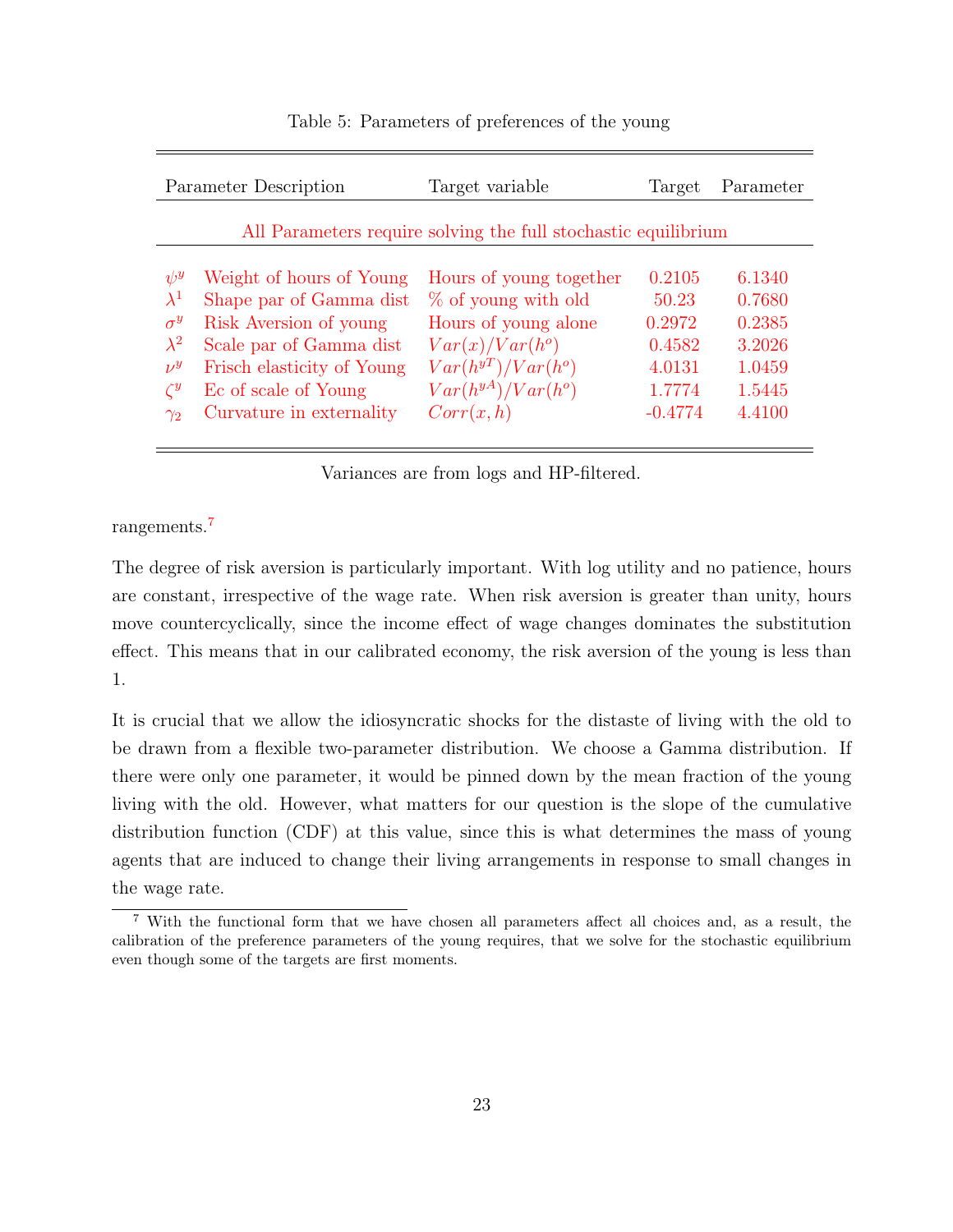#### 5.2 Alternative calibrations

In addition to our baseline calibration, we also consider various other model economies with slightly different calibration strategies. The parameters associated with the calibration of these alternative model economies can be found in Table [11](#page-38-0) in the Appendix.

#### 5.2.1 Alternative definitions of the young

In our baseline economy we identify the unstable young, somewhat arbitrarily, with individuals between 18 and 30 years old. We also consider three alternative definitions of the young. The first two of these definitions are based on equally arbitrary notions of who is young/unstable: (i) individuals who have never been married, and (ii) individuals who both have never been married and are between 18 and 30 years old. The third alternative definition of the unstable young is constructed not by choosing a particular demographic group, but by imposing that the implied movements in households per person relative to the variance of total hours of the old are the same in the model economy as in the data. The size of the young/unstable that achieves this target is higher than in the baseline economy: 39% compared with 32%.

When the unstable young are defined by explicitly targeting a particular demographic group, it is possible to obtain direct measures of the volatility of hours of the young, both living together and living alone, of hours of the old, and of the fraction of the young living with the old, from the data. This is not the case for the third alternative definition of the young, since the members of the group are defined only implicitly. Given that we do not have direct measures of the variances of the relevant variables, we cannot use them as targets for calibration. Instead, we have used the relative variance targets from the baseline calibration when calibrating the economy with the implicit definition of the young.

#### <span id="page-24-0"></span>5.2.2 Alternative target for cyclicality of household size

In our baseline calibration we target  $Var(x)/Var(h^o)$  as a way of ensuring that our model features the correct degree of cyclicality in the living arrangements of the young. This choice of target implicitly assumes that the fraction of the observed cyclical variation in hours of old workers that is driven by TFP shocks is the same as the fraction of cyclical variation in the proportion of the young living with the old that is driven by TFP shocks. However, this may be overly conservative: it is feasible that TFP shocks account for a larger (or smaller) fraction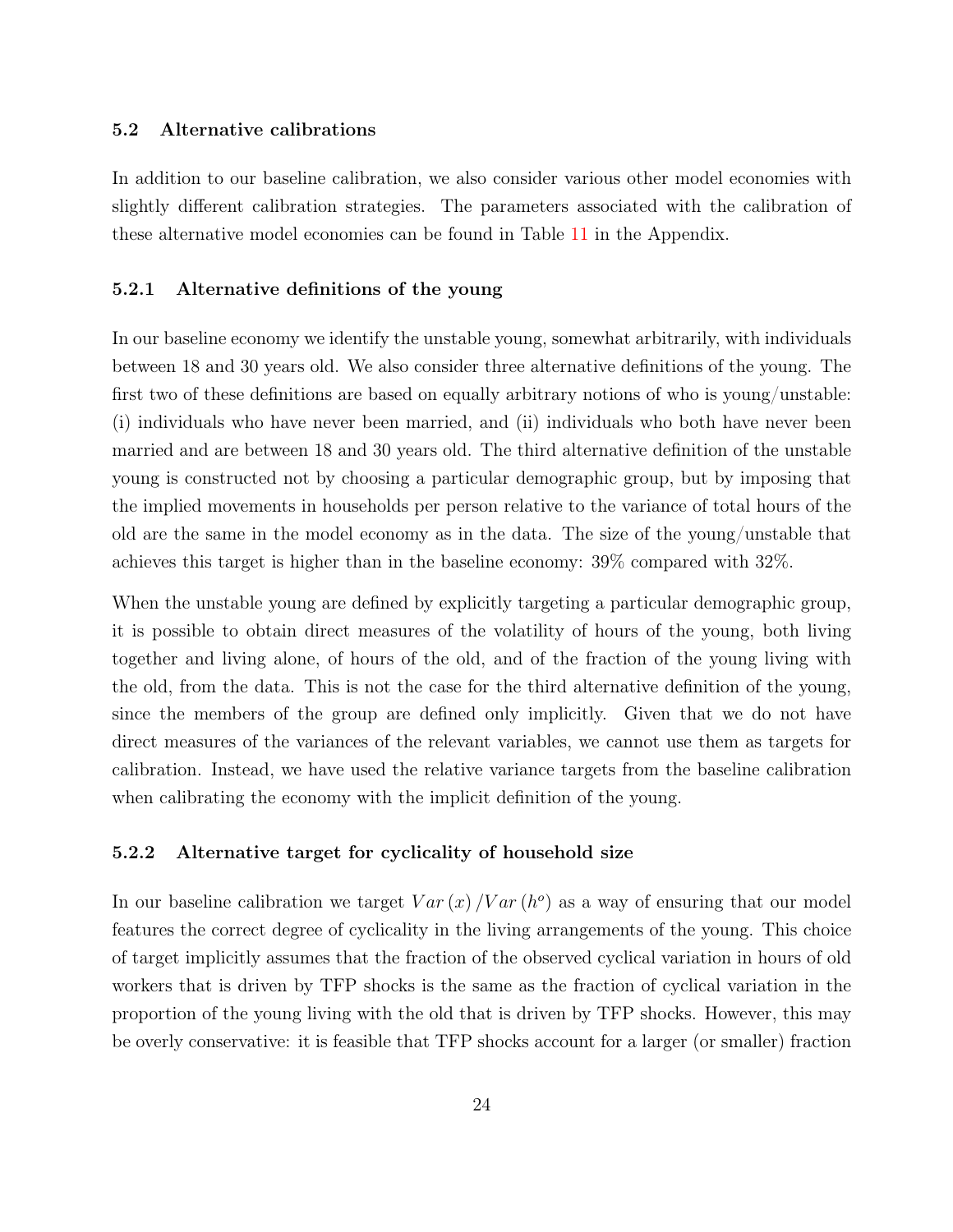of movements in household size than they do for hours worked.

To address this possibility, we also consider an alternative calibration strategy where we target directly the empirical counterpart of the counterfactual experiment that we are interested in: shutting down the margin of movements in *x* over the business cycle. To do this we calculate how much smaller the variance of hours of the young would be in the data if *x* were held constant at its mean value but  $h^{yA}$  and  $h^{yT}$  retained their empirical properties. Explicitly, we calculate a moment  $M(h^{yA}, h^{yT}, x)$  given by

$$
M = 1 - \frac{Var\left(\log\left[x_{SS}h^{y} + (1 - x_{SS})h^{y}A\right]\right)}{Var\left(\log\left[xh^{y} + (1 - x)h^{y}A\right]\right)}
$$

$$
= 1 - \frac{Var\left(\log\left[x_{SS}h^{y} + (1 - x_{SS})h^{y}A\right]\right)}{Var\left(\log h^{y}\right)}.
$$

*M* compares the volatility of hours of the young with the volatility of a counterfactual series for hours that holds *x* fixed at its steady-state value. It thus provides a direct measurement of how much movement there is in *x* over the business cycle: the target value is 0*.*11. In this calibration we substitute only one calibration target, yet all nine parameters in Table [5](#page-23-0) change, as well as the two parameters that determine the productivity shock process.

#### 5.2.3 Economies without the externality

<span id="page-25-0"></span>Our baseline economy includes a highly unusual, and perhaps controversial, feature: an externality in the utility cost for the young to live with the old. So that we can explain why it is important to include such an externality in the baseline model, we also consider two versions of the model without the externality, in which we drop the final term in ([4](#page-17-0)). Since there is one less parameter, in the first alternative economy, we exclude one moment from the set of calibration targets: the correlation between hours worked and coresidence. This is the moment that pins down the extent of the externality in the baseline model. In the second alternative economy we introduce an iid shock to the shape parameter of the Gamma distribution,  $\lambda_t^1 = \lambda^1 + \epsilon_t$ , where  $\epsilon_t \sim N(0, \sigma_x)$ . In this latter economy, we are able to target the correlation between hours worked and coresidence by choosing the variance of the iid shock,  $\sigma_x$ . In Section [6.3](#page-29-0) we discuss the implications of these alternative economies.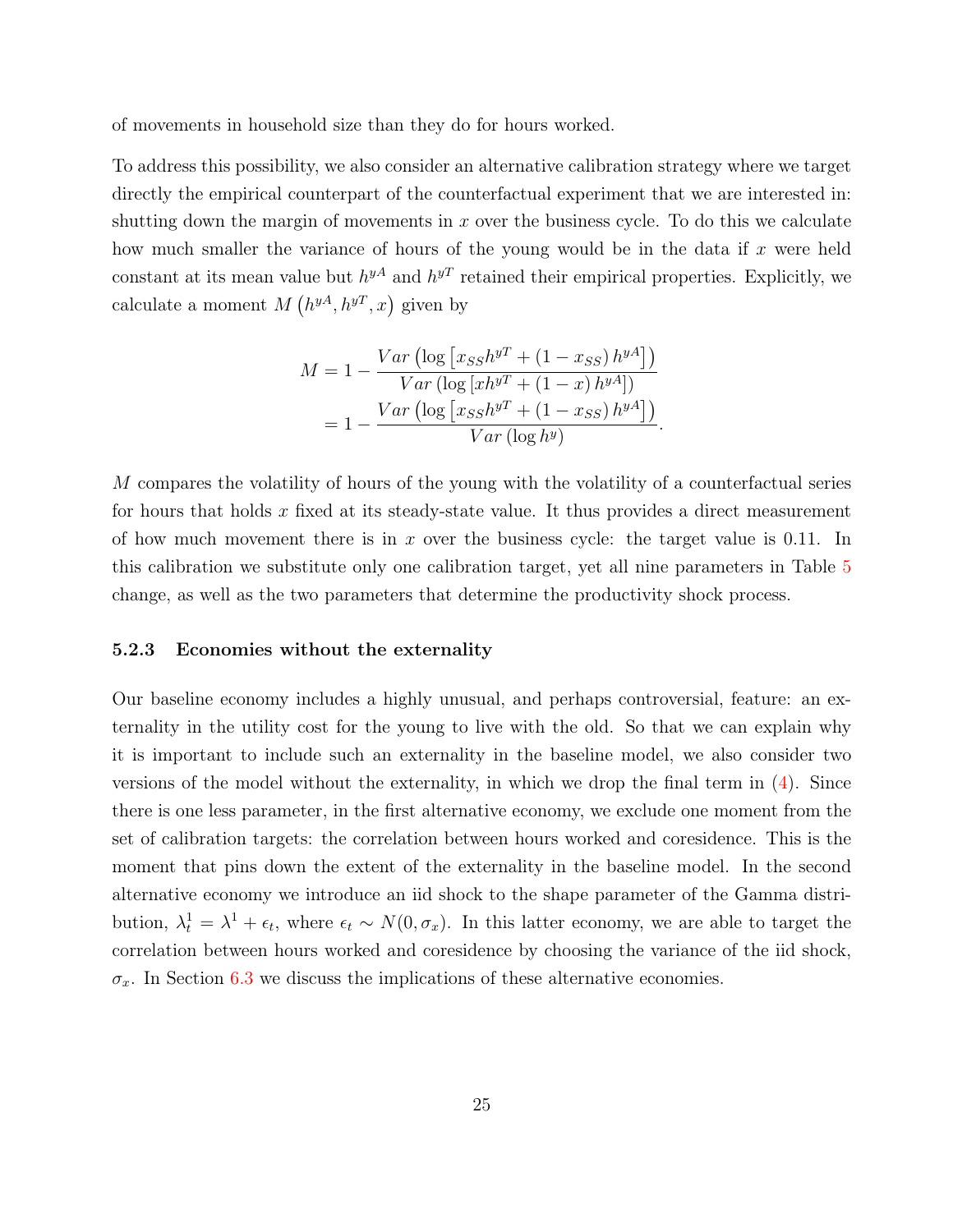|               |          |         | Representative Agent                                 |          | <b>Baseline</b> |
|---------------|----------|---------|------------------------------------------------------|----------|-----------------|
|               |          | Value   | % Accounted for                                      | Value    | % Accounted for |
|               |          |         |                                                      |          |                 |
| var(h)        | 2.03     | .0908   | $4.5\%$                                              | .1547    | $7.6\%$         |
| $var(h^y)$    | 4.16     |         |                                                      | .3121    | 7.5%            |
| $var(h^o)$    | 1.52     |         |                                                      | .1100    | 7.2%            |
| $var(h^{yA})$ | 2.70     |         |                                                      | .1956    | 7.2%            |
| $var(h^{yT})$ | 6.10     |         |                                                      | .4416    | 7.2%            |
| var(x)        | 0.70     |         |                                                      | .0504    | 7.2%            |
| cor(x, h)     | $-0.48$  |         |                                                      | $-.4774$ | 100\%           |
| var(SR)       | 3.19     | 3.19    | $100\%$                                              | 3.19     | 100\%           |
| $\arctan(SR)$ | 0.94     | 0.94    | 100\%                                                | 0.94     | 100%            |
|               |          |         | Contribution of households per person $+$ covariance |          |                 |
|               | $15.2\%$ | $0.0\%$ |                                                      | $13.3\%$ | 87.2\%          |

<span id="page-26-0"></span>Table 6: Second Moments of the Data, Standard Representative Agent and Baseline Economy

## 6 Findings

#### 6.1 The cyclical volatility of hours worked

Table [6](#page-26-0) displays our main findings with respect to the cyclicality of hours worked. The first column shows the relevant second moments of the data, starting with the cyclical volatility of total hours. The remaining moments are the variances of hours of the young, the old, the young living alone, and the young living with the old, as well as the variance of the fraction living alone. We also report the correlation between the fraction of the young living with the old and total hours, and the moments of the Solow residual. As discussed in Section [2](#page-6-0), the old have a lower volatility than the young, and the volatility of the young is far higher when they live inside an old household than when they live alone.

The second and third columns report the volatility of hours in a standard representative agent real business cycle model with a Frisch elasticity of *.*72, and the ratio of the model variances to the data. The volatility of hours in the standard model is very small: just 4*.*5% of that in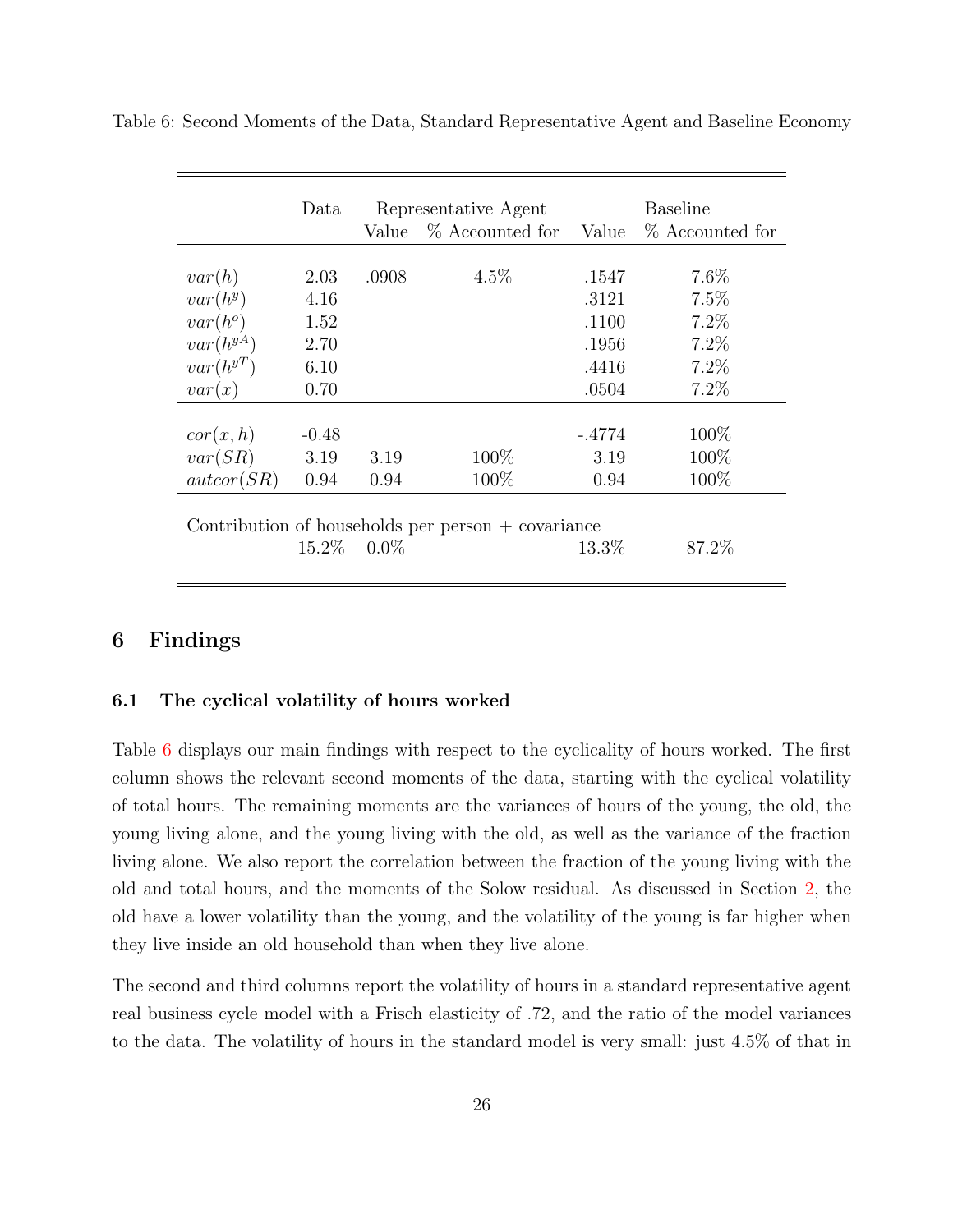the data.

The final two columns report the analogous findings for the baseline economy. Recall that our calibration strategy imposed that productivity shocks should account for the same fraction of the total variance of all components of hours worked, which turns out to be 7.2%. However, because in the model these components are all slightly more correlated than in the data, the overall contribution of total hours is measured to be 7.6%. This is still very low by absolute standards but is 70.3% larger than the representative agent model despite the fact that the Frisch elasticity of the stable agents is the same in both economies (0.72).

The final row of Table [6,](#page-26-0) displays the contribution of households per person to the variance of hours worked (including the associated covariance) in the model and the data. The model generates only 87% of this contribution that is in the data  $(13.3\% \text{ vs. } 15.2 \%)$ . This suggests that for cyclical purposes, our definition of the young is too narrow, i.e., there is an insufficient role for variation in family size in the baseline model economy. We explore this issue in more detail in Section [6.3](#page-29-0).

#### 6.2 Decomposition of hours volatility

There are three reasons why total hours are more volatile in our economy than in the representative agent economy: (i) the presence of young agents who are more volatile than old agents; (ii) changes in relative prices that induce further changes in behavior; (iii) the ability and willingness of the young to move in and out of households. We now decompose the difference between our baseline economy and the representative agent economy into these three effects. To do this, we build up to the baseline model, starting from the standard representative agent model, adding one element at a time.

(i) The young are more volatile than the old. The mere presence of the volatile young in the model increases the variances of total hours. The young, whether living alone or living together with the old, have more volatile hours than the old do. This, on its own, increases total hours volatility. To quantify the effect of this channel, we construct an economy with the relative prices of the representative agent economy and adding two groups of young agents, a constant fraction of whom live with the old, and the rest of whom live alone. In this economy there are no movements in the coresidence margin. This allows us to isolate the effect of the presence of the young.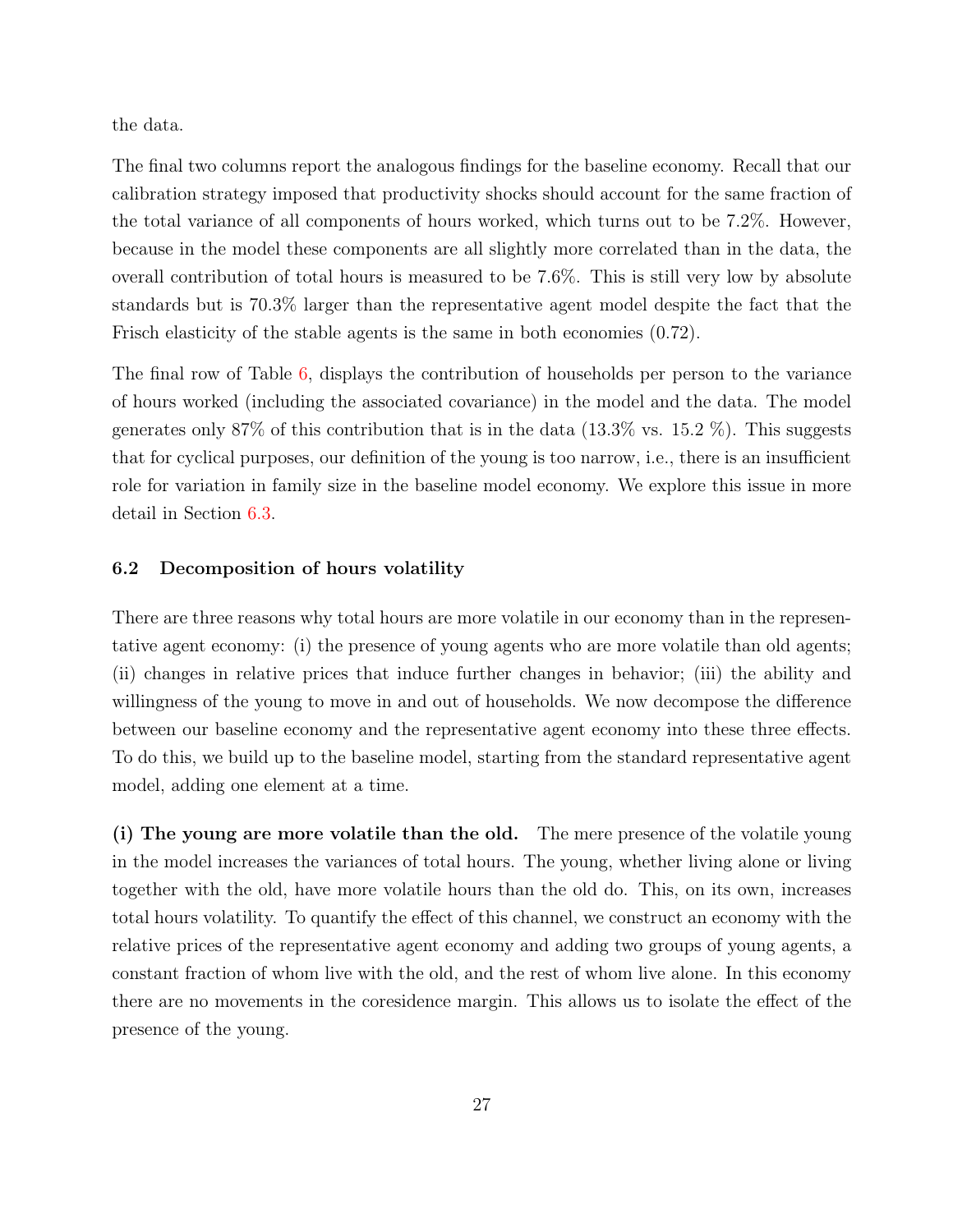<span id="page-28-0"></span>

|                               |        | Contribution |            |            |        | Implied |
|-------------------------------|--------|--------------|------------|------------|--------|---------|
|                               | var(h) | $\%$         | $var(h^o)$ | $var(h^y)$ | var(x) | Frisch  |
|                               |        |              |            |            |        |         |
| Representative agent model    | .0908  |              | .0908      |            |        | .7200   |
| $+$ Presence of the young     | .1362  | 71.0         | .0908      | .2956      |        | .9519   |
| $+$ Price changes             | .1499  | 21.5         | .1087      | .2878      |        | 1.0203  |
| + Movements in household size | .1546  | 7.5          | .1100      | .3121      | .0504  | 1.0441  |
|                               |        |              |            |            |        |         |

Table 7: Decomposition of hours volatility

The second row of Table [7](#page-28-0) reports the results. Adding young agents to the economy, some of whom live with the old and some of whom live alone, increases the variance of total hours by 50% relative to the representative agent economy (0.1362 vs. 0.0908). This accounts for 71% of the total increase in our baseline economy and turns out to be the most important margin among the three channels.

(ii) Changes in relative prices. The third row in Table [7](#page-28-0) reports the results in which prices are allowed to adjust endogenously, in addition to the presence of the two groups of the young, a constant fraction that lives alone and the rest that live with older households. In this economy, prices adjust endogenously. The variance of total hours is increased by a further 15.1% (0.1499 vs 0.908), which reflects 22.7% of an increase relative to the representative agent economy.

The source of this increase in hours volatility is particularly informative. The increase from this channel is due to an increase in the hours volatility of the old. This is offset by a *decrease* in the hours volatility of the young living at home and of the young living alone. The presence of the young whose hours volatility is higher than that of the old affects relative prices in a specific way: they dampen movements (variance) in wages (.484 vs. .497), but exacerbate those of the rate of return that becomes more volatile (15.46 vs. 13.87). The old, because they have intertemporal concerns, respond more to changes in the rate of return than to changes in wages. Hence, their hours are more volatile in the baseline economy than in the representative agent economy. The young, on the other hand, do not have any intertemporal concerns. Hence, they are unaffected by changes in the rate of return and only respond to wages. But since wages are less volatile in the baseline economy, so too are the hours of the young. This channel accounts for 21.5% of the increase in the variance of hours.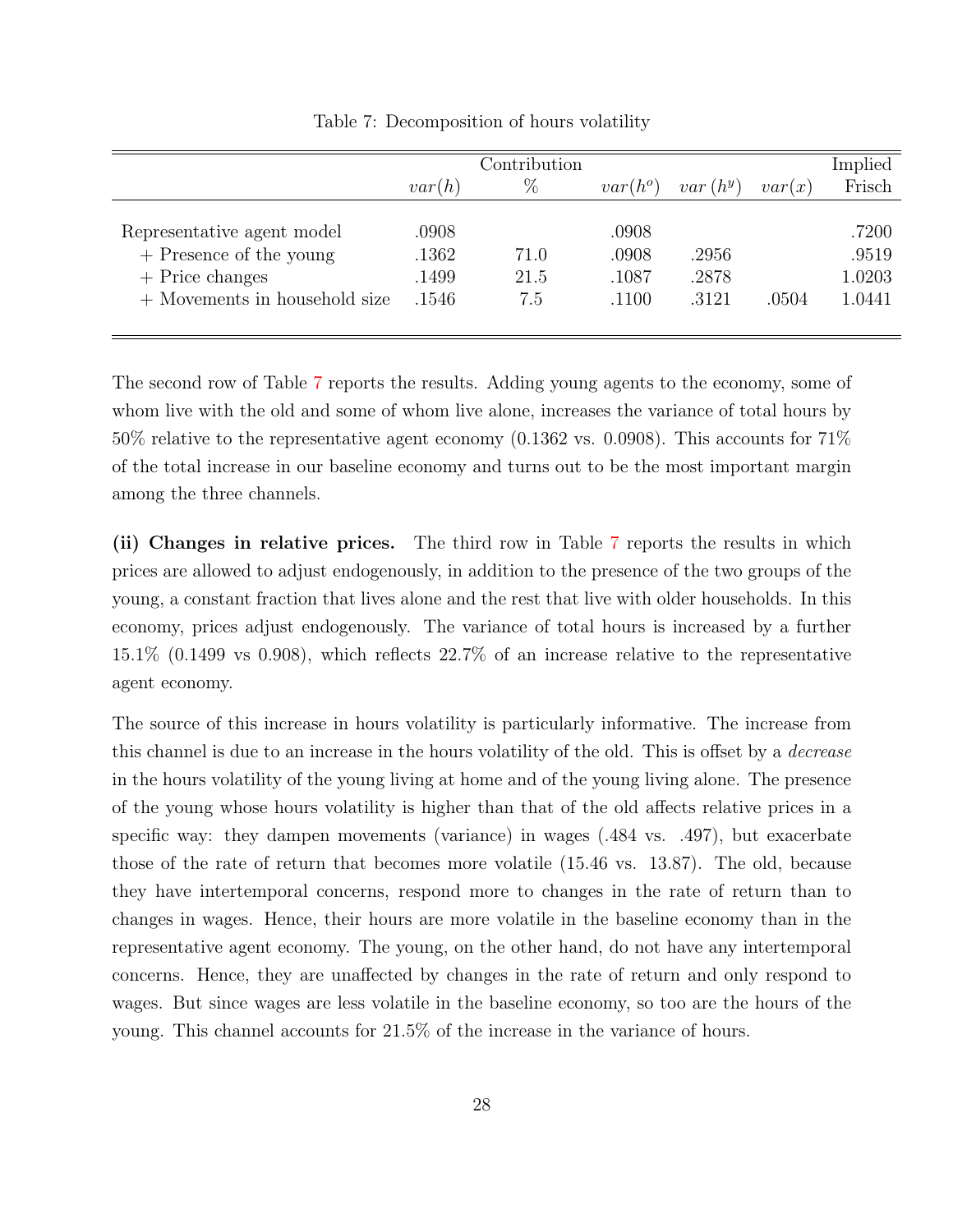(iii) Movements in and out of households: The coresidence channel. In addition to the presence of the young, movements in the fraction of the young living with the old over the business cycle affect the variance of total hours. During bad times, more young agents move in with old agents. This reduces the average hours of the young in bad times, since they work less while living with the old, which increases the variance of total hours.

To isolate the effect of this channel, we compare the previous economy reported in the third row of Table [7](#page-28-0) with the properties of the baseline economy reported in the last row of Table [7](#page-28-0) results. The effect of allowing for movements of people across households is to increase the variance of hours by a further 5.2%, relative to the representative agent model (0.1546 vs. 0.0908). This increase reflects 7.5% of the total increase in our baseline economy. We can further decompose the 7.5% contribution of the corresidence channel into the direct effect that results from allowing the corresidence channel using the prices of the previous economy where there was no coresidence channel (6.4% out of 7.5%) and the indirect effect induced by the further change in prices motivated by the coresidence channel (1.1% of the 7.5%).

#### <span id="page-29-0"></span>6.3 Findings from alternative calibrations

Alternative definitions of the young Recall that we also consider three alternative definitions for the young agents in our economy: (i) never-married individuals; (ii) never-married individuals under 30; and (iii) an implicit definition that calibrates the fraction of the young so that the ratio of the variation of households per person plus associated covariance terms to the variance of hours worked is the same in the model and the data.

The findings are reported in Table [8.](#page-30-0) Unsurprisingly, the volatility of hours is slightly smaller for the narrow definitions of the young. Interestingly, for the narrowest definition (nevermarried individuals under 30) we see that the variance of the hours of the young is the largest of all the groups (recall that we target the relative variance of the hours of that particular group), but the size of the group is too small for this to have a large impact on the volatility of total hours worked. Overall, our basic findings are not affected by defining the young as different explicit demographic groups: we find a  $54\%$  ( $42\%$ ) increase in total hours volatility when the young are defined as never-married individuals (never-married individuals under 30), compared with an increase of 70% in our baseline calibration, where the young are defined as individuals under 30.

The economy with an implicit definition of the young, calibrated so that the contribution of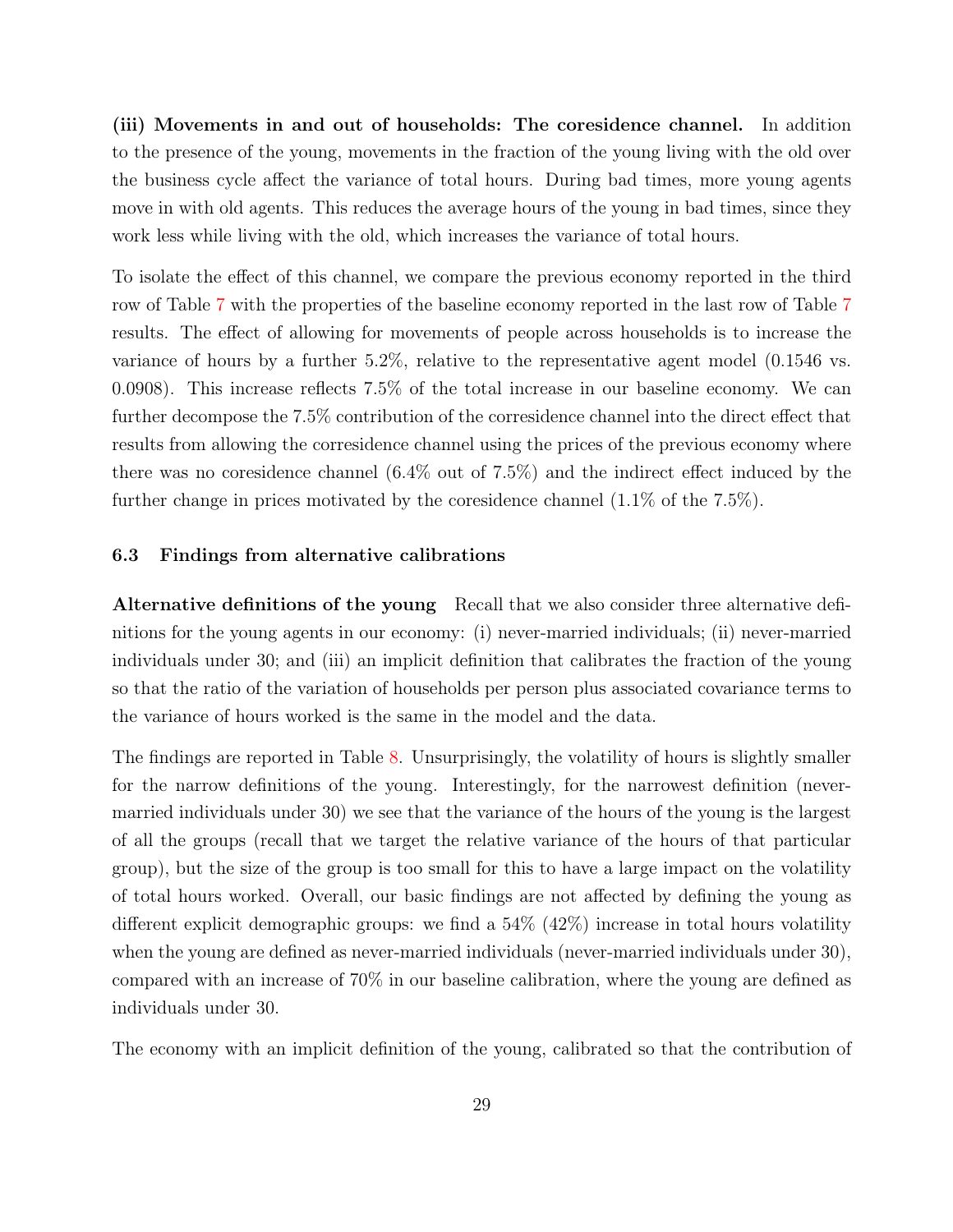<span id="page-30-0"></span>

|                                                                                                  |                         |                         |                         |                         | Contr of HH        |                            |
|--------------------------------------------------------------------------------------------------|-------------------------|-------------------------|-------------------------|-------------------------|--------------------|----------------------------|
|                                                                                                  | var(h)                  | $var(h^o)$              | $var(h^y)$              | var(x)                  | $per$ pers $+$ cov | cor(x, h)                  |
| Representative agent model                                                                       | .0908                   | .0908                   |                         |                         |                    |                            |
| Baseline economy                                                                                 | .1547                   | .1100                   | .3121                   | .0504                   | 13.3               | $-.48$                     |
| Alternative definitions of young<br>Never married<br>Never married, 18-30<br>Implicit definition | .1399<br>.1290<br>.1776 | .1056<br>.1007<br>.1168 | .3054<br>.3613<br>.3302 | .0426<br>.0270<br>.0535 | 7.3<br>7.2<br>15.2 | $-.33$<br>$-.37$<br>$-.48$ |
| Alternative calibrations                                                                         |                         |                         |                         |                         |                    |                            |
| Target for $var(x)$ $(M)$                                                                        | .1567                   | .1104                   | .3228                   | .0937                   | 16.5               | $-.48$                     |
| Economy without externality                                                                      | .1587                   | .1096                   | .3274                   | .0502                   | 30.0               | $-.99$                     |
| No externality $+ \lambda^1$ iid                                                                 | .1537                   | .1093                   | .3046                   | .0501                   | 13.3               | $-.48$                     |

## Table 8: Second Moments of Main Variables for Alternative Calibrations

The implicit definition of the young is chosen so that the size of the young generates a contribution of the variance of households per person to total hours volatility that is the same as in the data.The economy with the alternative target for *var*(*x*) matches the contribution of the movements in household composition to the volatility of young hours, rather than the relative variance of the fraction of the young living with the old. See Section [5.2.2](#page-24-0) for full details.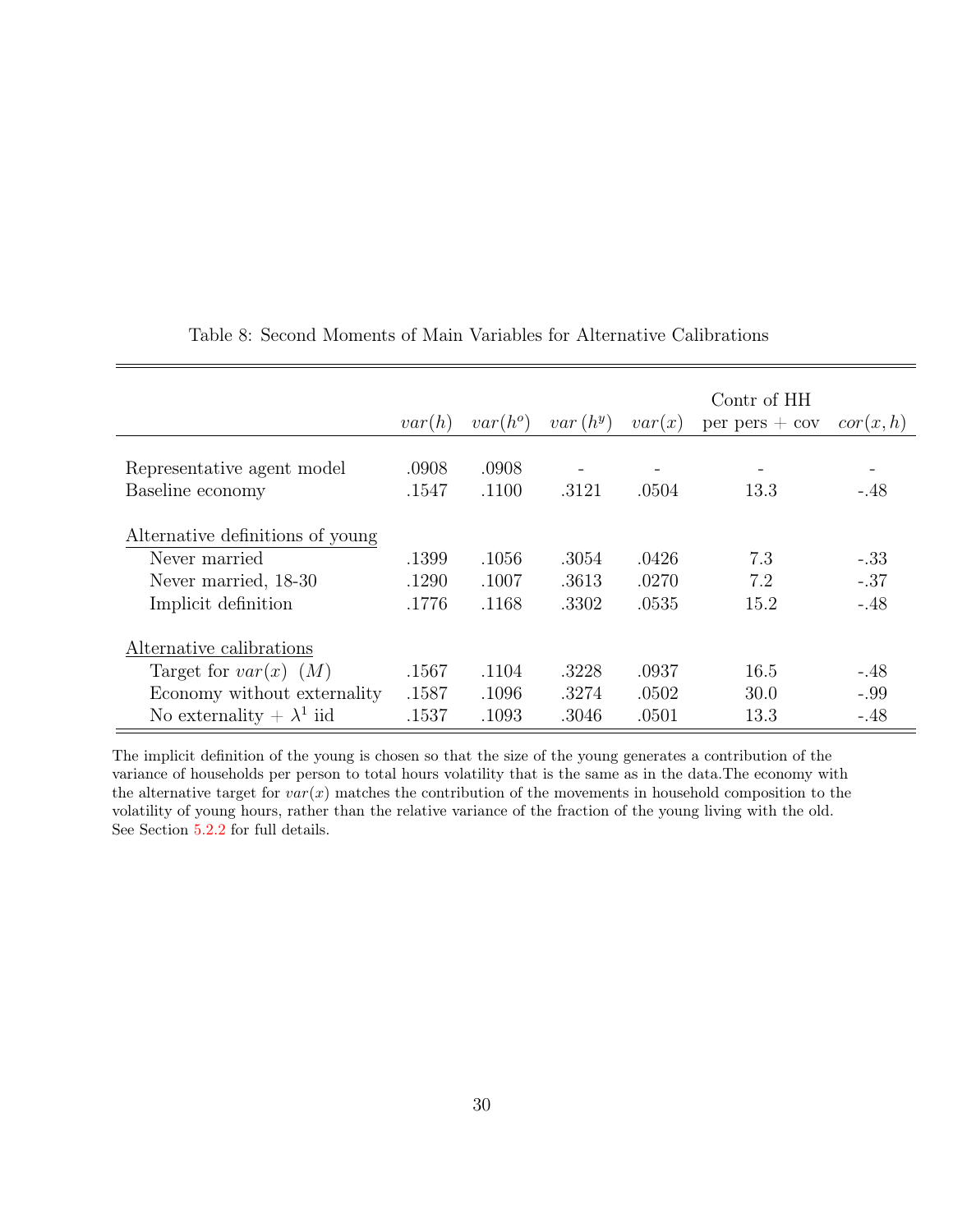changes in households per person to the variance of aggregate hours is the same in the data (15*.*2%), generates a much larger volatility of hours, 0.178. One might argue that the correct value for the fraction of young agents is somewhere between the values in the baseline economy and this economy. The baseline economy generates too small a contribution of households per person to the total variance of hours (13.3% vs. 15.2%). However, the economy with the implicit definition of the young has more young agents, yet targets the relative volatility of a smaller group that may be more volatile than the implicitly defined group.

Alternative target for cyclicality of household size Table [8](#page-30-0) also reports findings for the economy that targets the *M* statistics defined in Section [5.2.2](#page-24-0). Recall that *M* measures the contribution of the variation in the fraction of the young living with the old to the volatility of hours of the young. As discussed in Section [5.2.2](#page-24-0), this economy does not impose that the contribution of TFP shocks to movements in household composition is the same as the contribution of TFP shocks to movements in hours. Instead, it imposes that the fraction of the hours volatility in the young that is accounted for by variation in coresidence is the same in the model and the data. This economy yields a variance of hours (0.157) slightly higher than in the baseline (.155), despite having a total contribution of the movements of households per person to total hours (16.5%) that is larger than in the baseline (13.3%) and indeed that in the data (15.2%). It does so by posing a much larger, almost double, variation of the fraction of the young living alone. The reason why the economy with the implicit definition of the young previous economy has a much larger total volatility of hours is that the implied size of the young is larger than in the economy that targets *M*, even though in the latter the living arrangements are more volatile.

Economies without externalities The first of the two economies without the externality in the disutility of living with the old generates a somewhat larger volatility of hours than in the baseline economy (.159), despite the fact that it targets the same relative variances of all variables as in the baseline. This is because without the externality, the correlation between coresidence and hours is not included as a calibration target. As a a result, the economy without the externality implies a correlation between the fraction of the young living with the old and total hours that is far too strong (-.99), compared with the data (-.48). With such strong comovement of living arrangements and hours, the contribution of movements in households per person to the total variance of hours is 30%, which is twice the contribution in the data. The reason that we include the externality in the baseline model is that it serves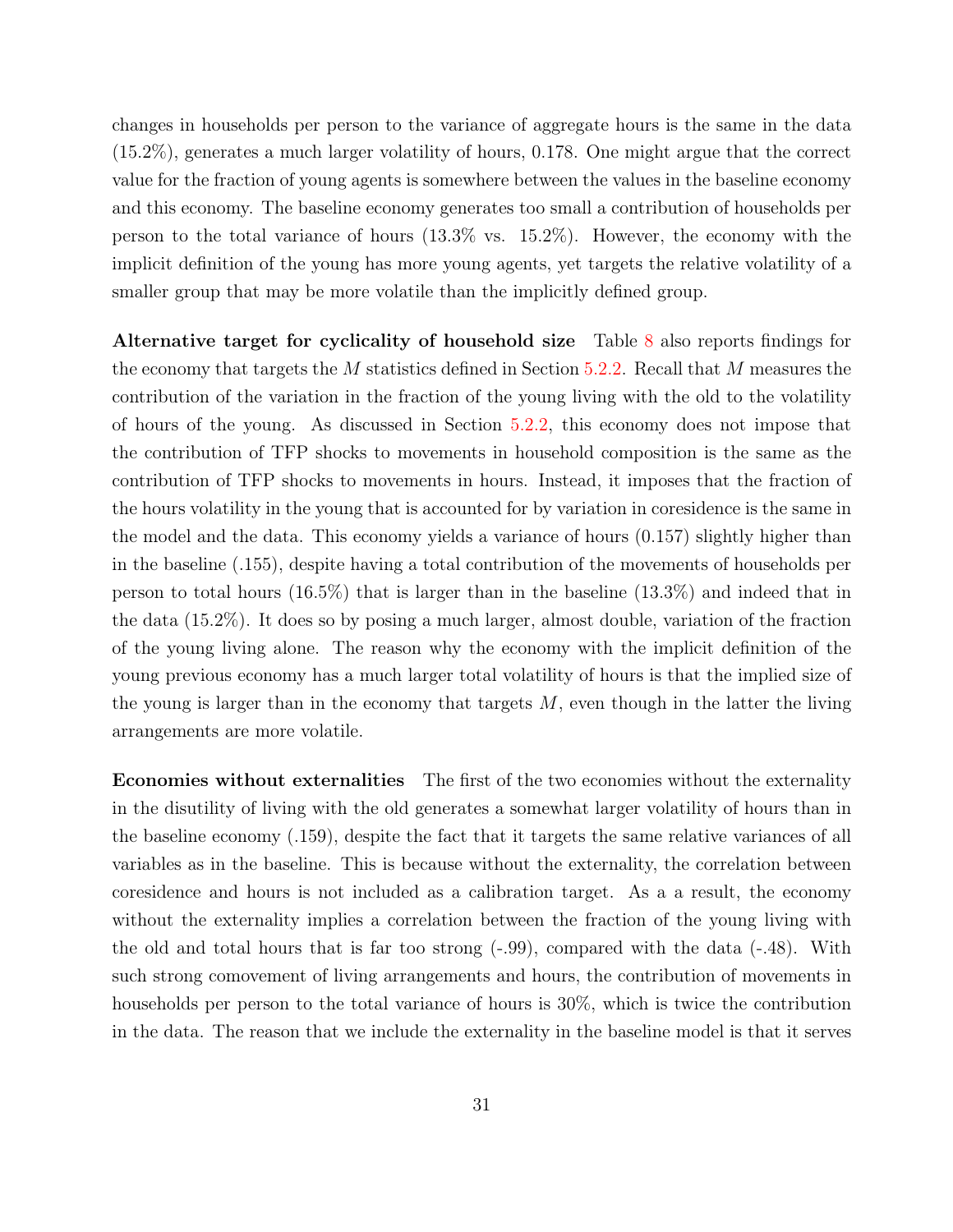to lower this correlation to a level that is consistent with the data.

The second of the two economies without the externality is intended to illustrate that the externality is not essential for generating the right correlation between coresidence and hours. To do this, we add an iid shock to the shape parameter of Gamma distribution  $\lambda^1$ , and choose its variance to target this correlation. This economy, shown in the final row of Table [8](#page-30-0) displays very similar features to the baseline economy. The variance of total hours is .1537, and the contribution of the variance of households per person to the total variance of hours is the same as in the baseline. Thus, one may ask why we did not choose to use this economy as our baseline? The answer is that this economy features two aggregate shocks, both of which have an effect on hours and coresidence movements, while the standard representative agent model has only one shock. This would make it difficult to understand whether the additional hours volatility in the model with coresidence is due to the mechanisms described above, or simply due to the presence of an additional aggregate shock.

## <span id="page-32-0"></span>7 Implications for the calibration of representative agent models

The aim of this paper is in part to show that the macro labor elasticity is indeed different from the micro elasticity, while remaining scrupulously respectful of measurements of the micro elasticity that are based on direct empirical evidence. Consequently, we now ask the question of how much higher is the macro elasticity when we are explicit about both the existence of young people and the existence of movements in household size. To answer this question, we calibrate a standard representative agent business cycle model by choosing the Frisch elasticity so that the representative agent model generates the same volatility of total hours as the model economies that we have studied in this paper.

Table [9](#page-33-0) reports these findings. For our baseline definition of the young, we find that the implied macro Frisch elasticity is 1*.*04. Since the elasticity of the old in our baseline economy was 0.72, our findings suggest an increase in the Frisch elasticity of around 45%. The highest implied macro elasticity results when the economy is calibrated to replicate the movements in household composition: 1.16, which reflects an increase of 61%. For the stricter definitions of the young, this percentage increase is between 27% and 35%. In our alternative calibrations that match the contribution of movements in household composition to the volatility of young hours and in the economy with no externality, we get results that are very similar to the baseline: a macro elasticity that is between 45% and 50% higher than the micro elasticity.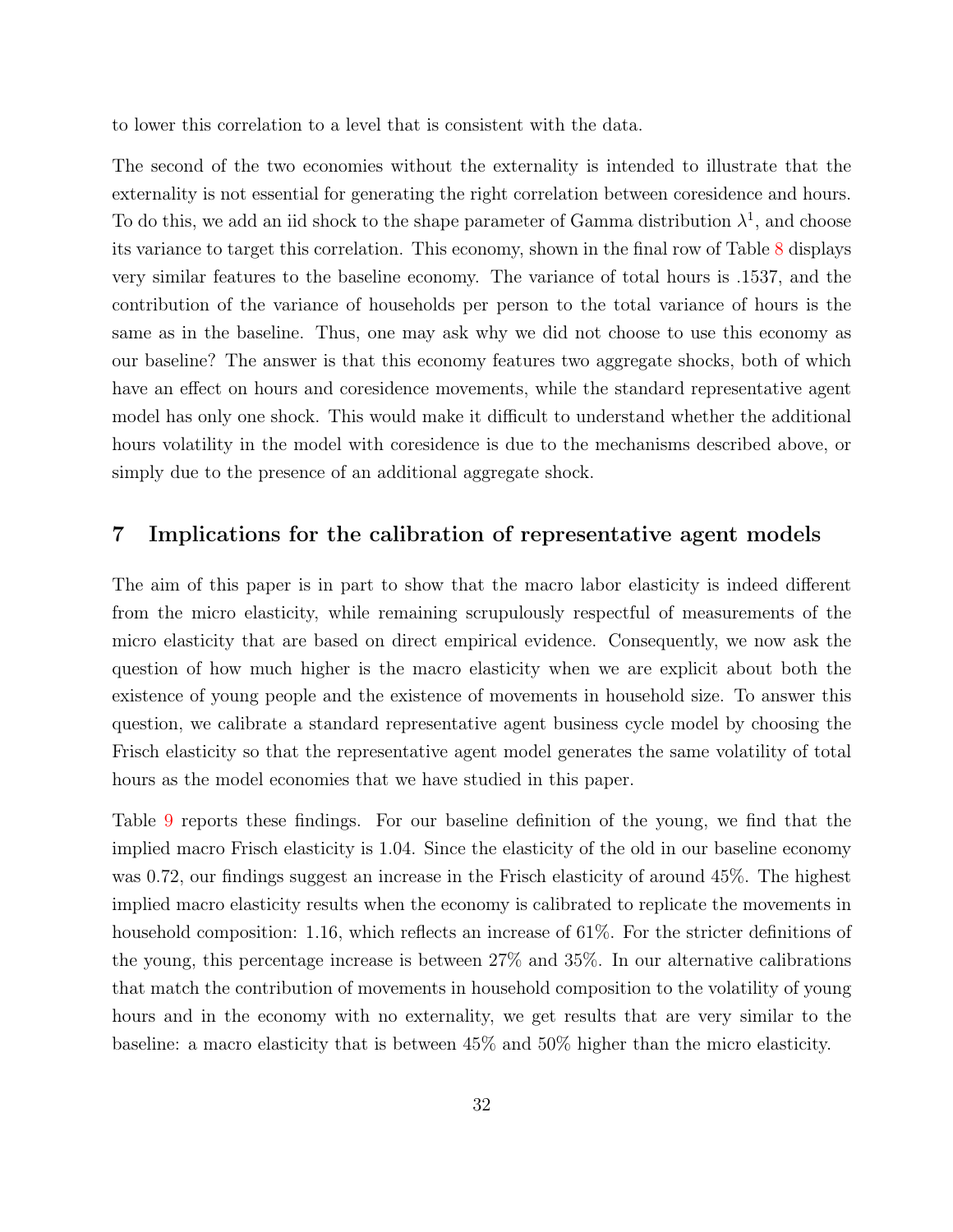| Economy                          | Implied Frisch<br>in RA RBC | Proportional<br>Increase |
|----------------------------------|-----------------------------|--------------------------|
| Baseline economy                 | 1.044                       | 45\%                     |
| Alternative definitions of young |                             |                          |
| Never married                    | 0.971                       | 35%                      |
| Never married, 18-30             | 0.916                       | 27\%                     |
| Implicit definition              | 1.158                       | 61\%                     |
| Alternative calibrations         |                             |                          |
| Target for $var(x)$              | 1.054                       | 46%                      |
| Economy without externality      | 1.064                       | 48\%                     |
| No externality $+ \lambda^1$ iid | 1.039                       | 44%                      |

<span id="page-33-0"></span>Table 9: Macro elasticity comparable to a micro elasticity of 0.72

 $\equiv$ 

The implicit definition of the young is chosen so that the size of the young generates a contribution of the variance of households per person to total hours volatility that is the same as in the data. The economy with the alternative target for *var*(*x*) matches the contribution of the movements in household composition to the volatility in young hours, rather than the relative variance of the fraction of the young living with the old. See Section [5.2.2](#page-24-0) for full details.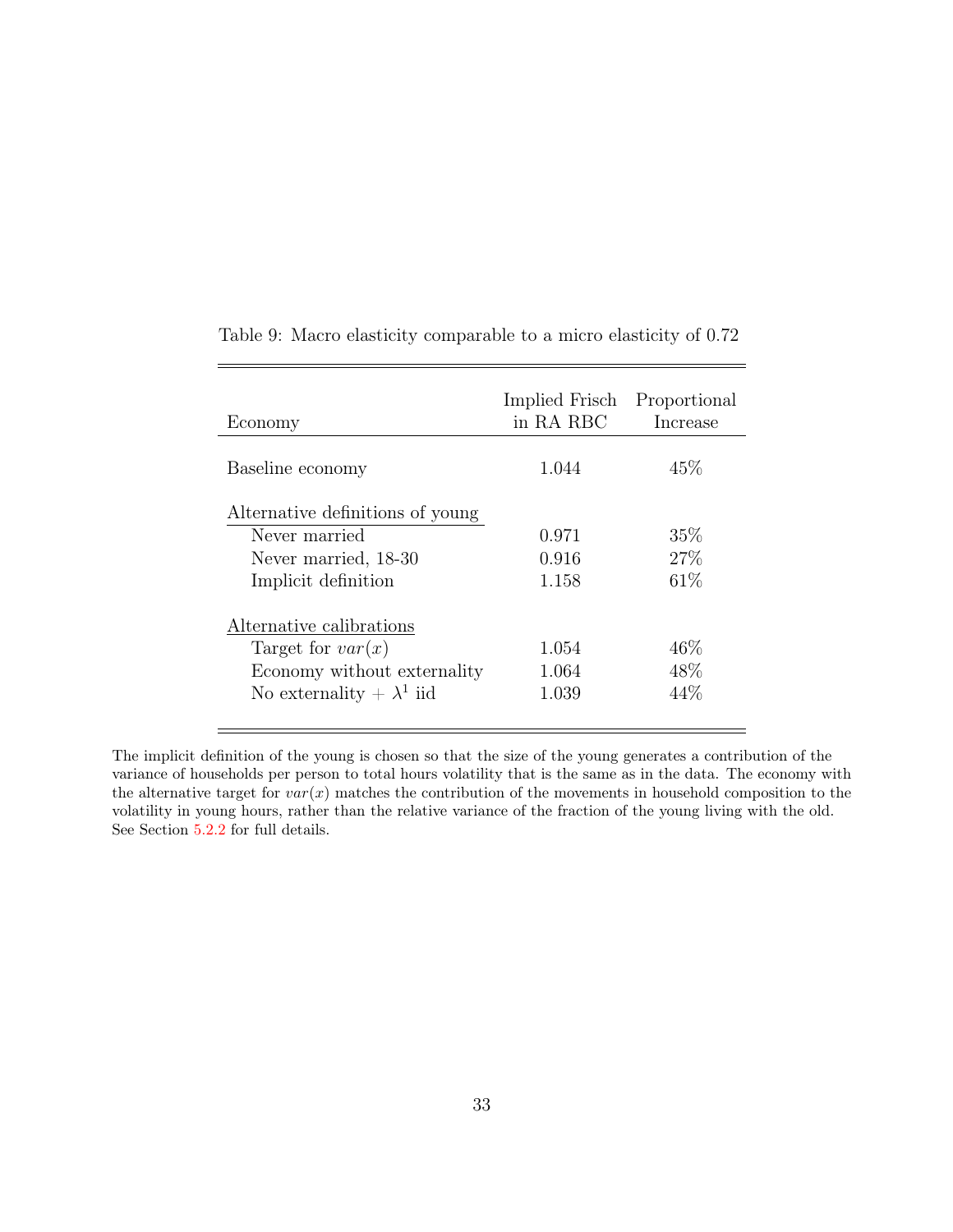<span id="page-34-2"></span>

| Frisch elasticity for the stable: | Implied Frisch<br>in RA RBC | Proportional<br>Increase |
|-----------------------------------|-----------------------------|--------------------------|
| $\nu = 0.72$ (baseline)           | 1.0442                      | $45\%$                   |
| $\nu = 0.55$                      | 0.7691                      | 40%                      |
| $\nu = 1.0$                       | 1.5463                      | 55%                      |

Table 10: Macro elasticity for alternative micro elasticities

Alternative assumptions for micro Frisch elasticity A concern that we have is whether the increase in the Frisch elasticity when moving from a representative agent economy to an economy with unstable agents is affected by the level of the actual micro Frisch elasticity.<sup>[8](#page-34-1)</sup> The reason for this concern is the non-linearity of the underlying model. To explore this issue, we replicated the analysis above for an economy where all the targets are the same as in the baseline, except for the Frisch elasticity of the stable old agents. We consider values of .55 and 1.0. Table [10](#page-34-2) reports the representative agent counterpart of our economies with young agents. We find that the level matters to some extent: the higher the initial value of the Frisch elasticity, the higher the extra kick that results from explicitly modeling the unstable young agents. While for the baseline choice of a Frisch elasticity equal to .72, we obtain an increase of 45%, the implied increase when we start with a Frisch elasticity of 1.00 (0.55) is 55% (40%).

## <span id="page-34-0"></span>8 Conclusions

In this paper we have explored the role of countercyclical movements in household size for business cycles. We started by providing evidence on this often suspected, but not documented, feature of how people bear bad times. We find that cyclical movements in household size are large: changes in the average number of households per person account for 15% of the cyclical variation in hours worked per person. A large part of these changes in household composition is due to young, or unstable, individuals moving in and out of the homes of older,

<span id="page-34-1"></span><sup>8</sup>[Chetty, Guren, Manoli, and Weber](#page-36-0) ([2011a\)](#page-36-0) and [Chetty, Guren, Manoli, and Weber](#page-36-10) [\(2011b\)](#page-36-10) conduct a meta analysis of micro estimates of the Frisch elasticity. Of all the studies they examine, only one could be argued to include the type of individuals with unstable living arrangements that we focus on in this paper: this is the study of Iceland's temporary tax holiday by [Bianchi, Gudmundsson, and Zoega](#page-36-9) ([2001\)](#page-36-9). The remaining studies should be interpreted as estimates of the Frisch elasticity for stable or old individuals.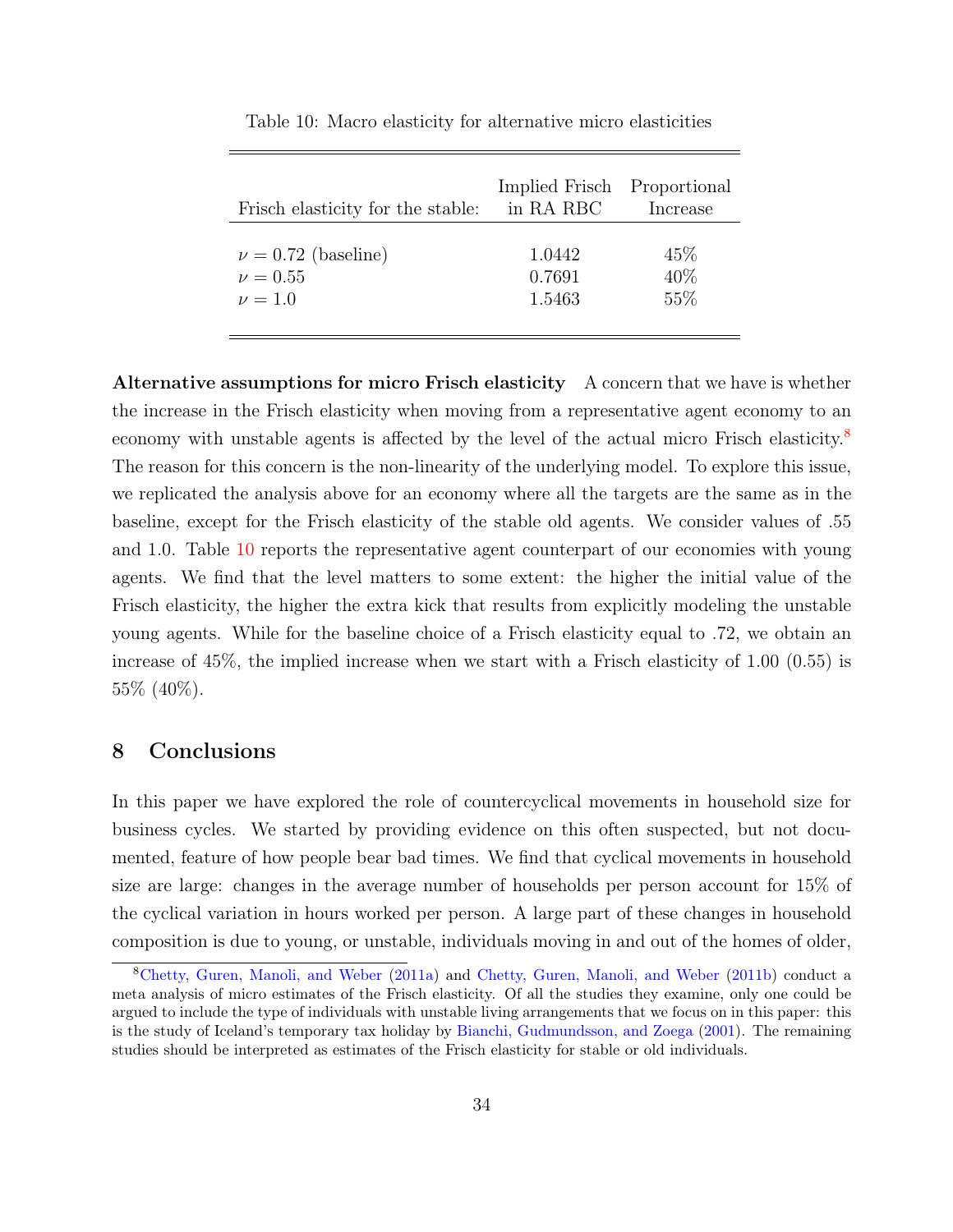stable individuals.

We then posed a model with both stable and unstable individuals where household composition is chosen optimally by the unstable agents in the model. Our model is embedded in a growth model that is suitable for business cycle analysis. We used the model to reassess the importance of TFP shocks for hours volatility.

Our findings for the volatility of hours can be summarized as follows. Although TFP shocks in a baseline representative agent economy account for a very small fraction of the observed volatility of hours, this fraction increases by around 70% when (i) the existence of young people, some of whom live with the old, is taken into account; and (ii) it is recognized that they move in and out of older households in a cyclical manner. We decomposed the reasons for the increase in hours volatility. About 71% is due to the existence of young, unstable agents with a high labor elasticity, 7.5% to movements in and out of households, and 21.5% to changes in hours of the old that arise because of changes in relative prices induced by the behavior of the young. Together, this increases what we call the macro elasticity by around 50% over the micro elasticity: when the Frisch elasticity for the stable, old individuals in our model is 0.72, a representative agent model would require a Frisch elasticity of 1.04 to generate the same total volatility of hours. Our findings are very robust to details of the calibration.

We conclude that macroeconomists now have a powerful argument to claim that the macro labor elasticity is larger than that yielded by micro studies that are based on stable households. Our work suggests that household composition choice should become a major part of the large class of models in which agents are subject to uninsurable idiosyncratic shocks.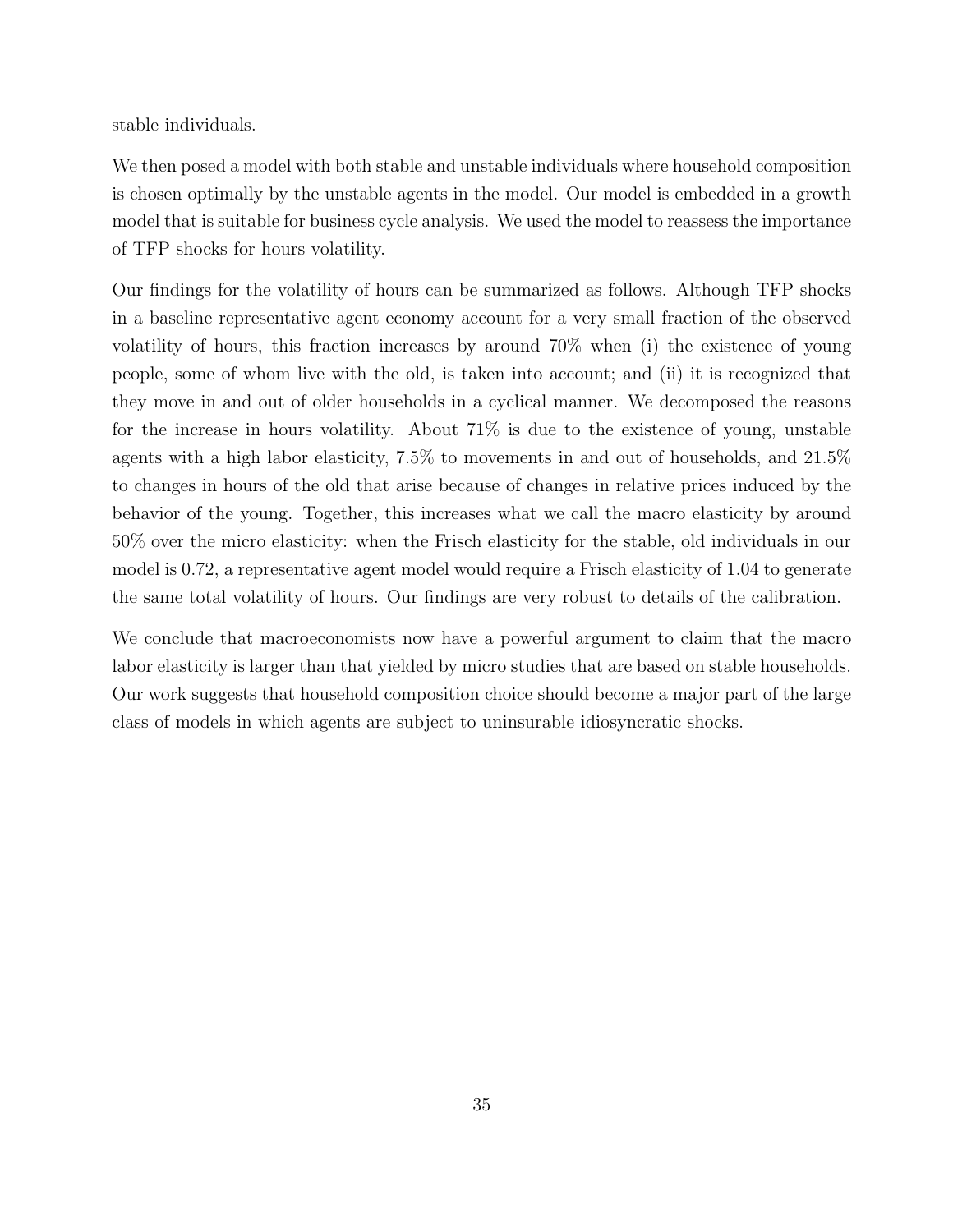## References

- <span id="page-36-9"></span>BIANCHI, M., B. R. GUDMUNDSSON, AND G. ZOEGA (2001): "Iceland's Natural Experiment in Supply-Side Economics," *American Economic Review*, 91(5), 1564–1579.
- <span id="page-36-0"></span>CHETTY, R., A. GUREN, D. S. MANOLI, AND A. WEBER (2011a): "Are Micro and Macro Labor Supply Elasticities Consistent? A Review of Evidence on the Intensive and Extensive Margins," in *American Economic Review: Paper and Proceedings*, vol. 101(3), pp. 471–475.
- <span id="page-36-10"></span>(2011b): "Does Indivisible Labor Explain the Difference Between Micro and Macro Elasticities? A Meta-Analysis of Extensive Margin Elasticities," *NBER Working Papers*, 16729.
- <span id="page-36-2"></span>CLARK, K. B., AND L. H. SUMMERS (1981): "Demographic Differences in Cyclical Employment Variation," *Journal of Human Resources*, 16, 61–79.
- <span id="page-36-4"></span>Gomme, P., R. Rogerson, P. Rupert, and R. Wright (2005): "The Business Cycle and the Life Cycle," in *NBER Macroeconomics Annual 2004*, ed. by M. Gertler, and K. Rogoff, vol. 19, pp. 415–592. MIT Press.
- <span id="page-36-8"></span>HEATHCOTE, J., K. STORESLETTEN, AND G. L. VIOLANTE (2010): "The Macroeconomic Implications of Rising Wage Inequality in the United States," *Journal of Political Economy*, 118(4), 681–722.
- <span id="page-36-6"></span>JAIMOVICH, N., S. PRUITT, AND H. E. SIU (2009): "The Demand for Youth: Implications for the Hours Volatility Puzzle," *NBER Working Papers*, 14697.
- <span id="page-36-5"></span>Jaimovich, N., and H. E. Siu (2009): "The Young, the Old, and the Restless: Demographics and Business Cycle Volatility," *American Economic Review*, 99(3), 804–826.
- <span id="page-36-7"></span>Kaplan, G. (2010): "Moving Back Home: Insurance against Labor Market Risk," *Staff Report*, (449), Federal Reserve Bank of Minneapolis.
- <span id="page-36-3"></span>Kydland, F. E. (1984): "Labor-Force Heterogeneity and the Business Cycle," *Carnegie-Rochester Conference Series on Public Policy*, 21, 173–209.
- <span id="page-36-1"></span>Ljungqvist, L., and T. Sargent (2011): "A Labor Supply Elasticity Accord?," *American Economic Review*, 101(3), 487–491.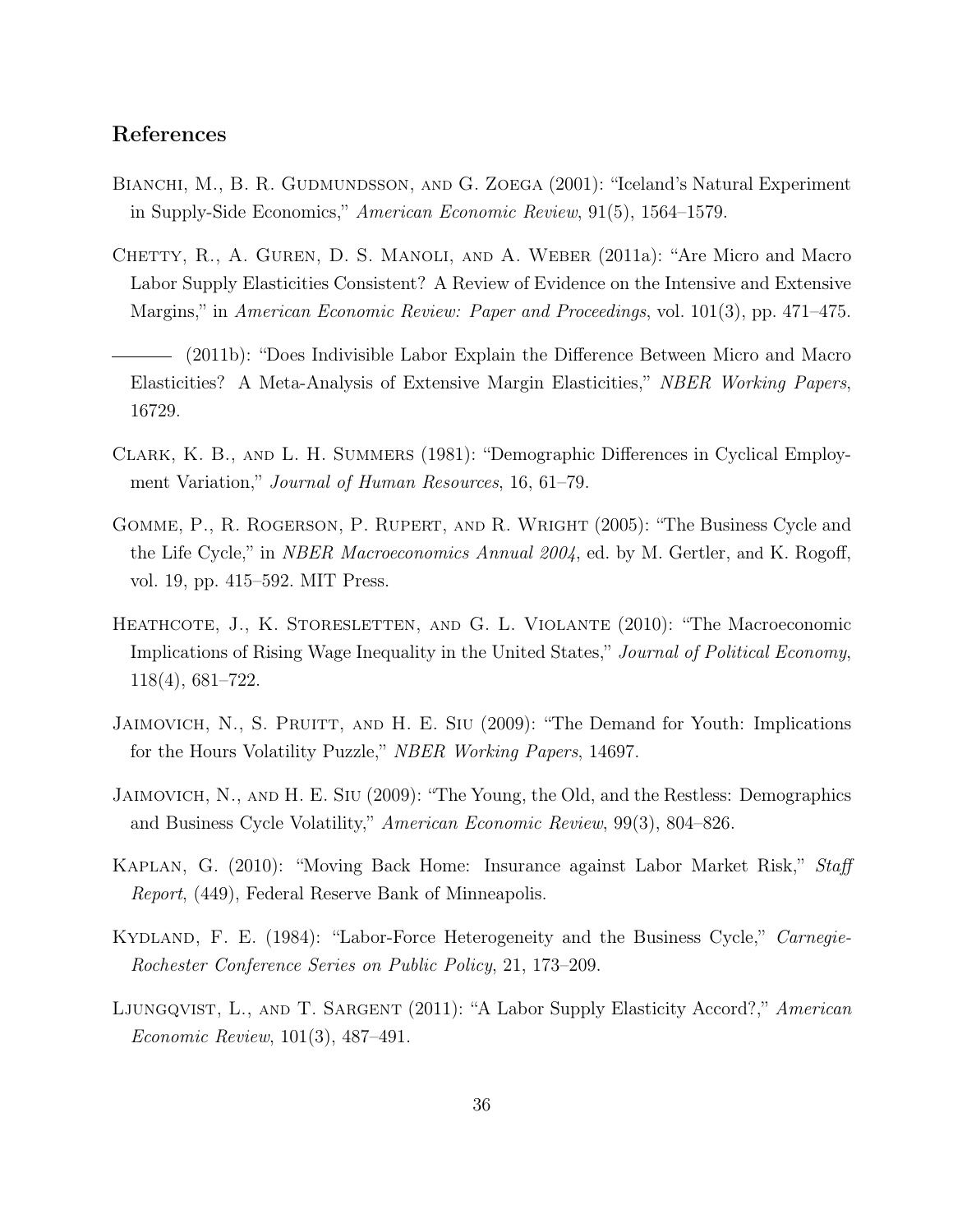- <span id="page-37-4"></span>Mulligan, C., and Y. Rubinstein (2003): "Household vs Personal Accounts of the U.S. Labor Market, 1967-97," *Working Paper*, Foerder Institute of Economic Research.
- <span id="page-37-0"></span>PRESCOTT, E. C. (2006): "Nobel Lecture: the Transformation of Macroeconomic Policy and Research," *Journal of Political Economy*, 114(2), 203–235.
- <span id="page-37-1"></span>Ríos-Rull, J.-V. (1992): "Business Cycle Behavior of Life-Cycle Economies with Incomplete Markets," *Cuadernos Economicos de ICE*, 51(2), 173–96.
- <span id="page-37-2"></span>(1993): "Working in the Market, Working at Home and the Acquisition of Skills: A General-Equilibrium Approach," *American Economic Review*, 83(4), 893–907.

<span id="page-37-3"></span>(1996): "Life Cycle Economies and Aggregate Fluctuations," *The Review of Economic Studies*, 63(3), 465–490.

# Appendix

# A Other Data of Interest